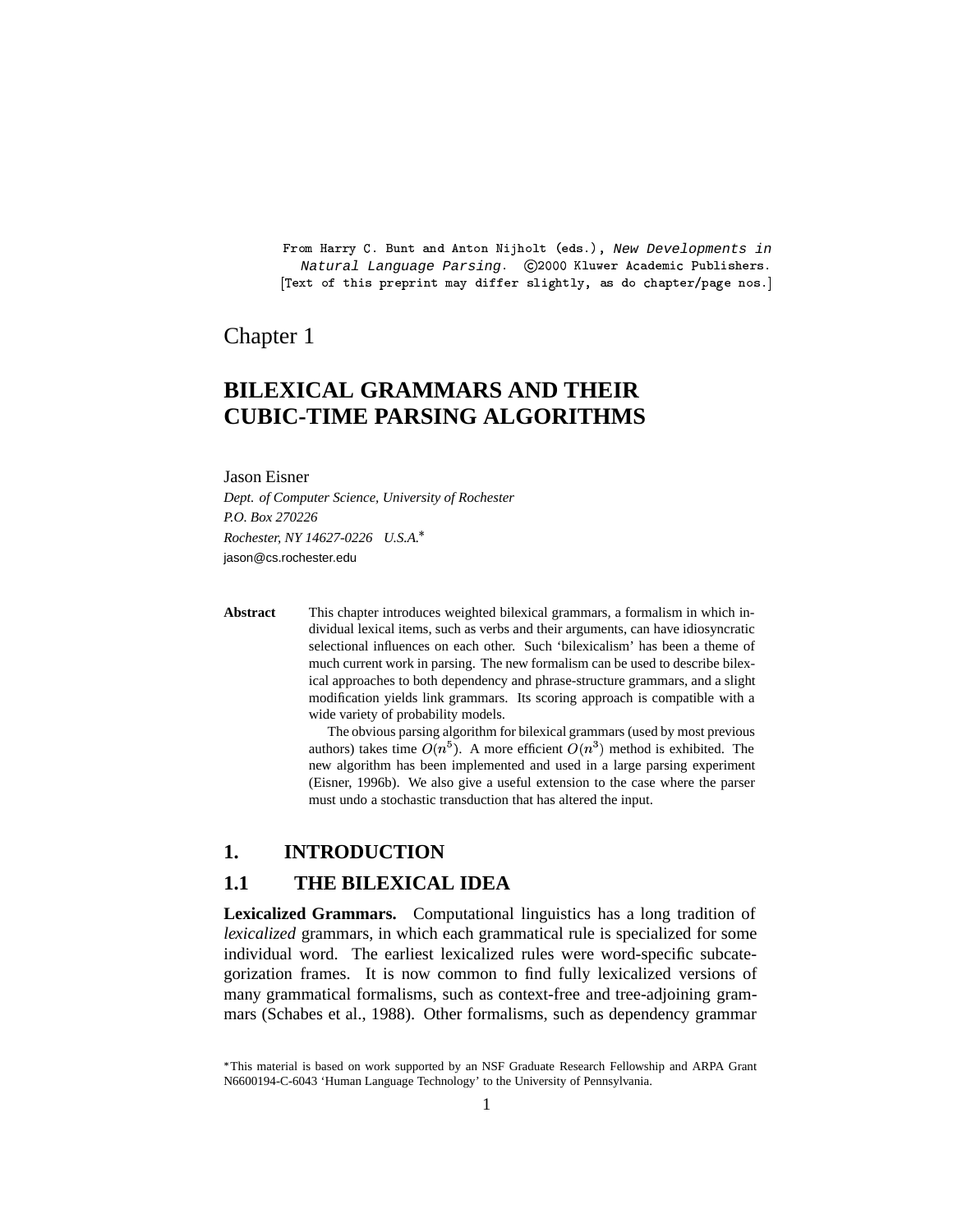(Mel'čuk, 1988) and head-driven phrase-structure grammar (Pollard and Sag, 1994), are explicitly lexical from the start.

Lexicalized grammars have two well-known advantages. When syntactic acceptability is sensitive to the quirks of individual words, lexicalized rules are necessary for linguistic description. Lexicalized rules are also computationally cheap for parsing written text: a parser may ignore those rules that do not mention any input words.

**Probabilities and the New Bilexicalism.** More recently, a third advantage of lexicalized grammars has emerged. Even when syntactic *acceptability* is not sensitive to the particular words chosen, syntactic *distribution* may be (Resnik, 1993). Certain words may be able but highly unlikely to modify certain other words. Of course, only some such collocational facts are genuinely lexical (*the storm gathered/\*convened*); others are presumably a weak reflex of semantics or world knowledge (*solve puzzles/??goats*). But both kinds can be captured by a *probabilistic* lexicalized grammar, where they may be used to resolve ambiguity in favor of the most probable analysis, and also to speed parsing by avoiding ('pruning') unlikely search paths. Accuracy and efficiency can therefore both benefit.

Work along these lines includes (Charniak, 1995; Collins, 1996; Eisner, 1996a; Charniak, 1997; Collins, 1997; Goodman, 1997), who reported stateof-the-art parsing accuracy. Related models are proposed without evaluation in (Lafferty et al., 1992; Alshawi, 1996).

This flurry of probabilistic lexicalized parsers has focused on what one might call **bilexical grammars**, in which each grammatical rule is specialized for not one but *two* individual words. The central insight is that specific words subcategorize to some degree for other specific words: *tax* is a good object for the verb *raise*. These parsers accordingly estimate, for example, the probability that word  $w$  is modified by (a phrase headed by) word  $v$ , for each pair of words  $w, v$  in the vocabulary.

### **1.2 AVOIDING THE COST OF BILEXICALISM**

**Past Work.** At first blush, bilexical grammars (whether probabilistic or not) appear to carry a substantial computational penalty. We will see that parsers derived directly from CKY or Earley's algorithm take time  $O(n^3 \min(n, |V|)^2)$ for a sentence of length  $n$  and a vocabulary of  $|V|$  terminal symbols. In practice  $n \ll |V|$ , so this amounts to  $O(n^5)$ . Such algorithms implicitly or explicitly regard the grammar as a context-free grammar in which a noun phrase headed by *tiger* bears the special nonterminal NP<sub>tiger</sub>. These  $O(n^5)$  algorithms are used by (Charniak, 1995; Alshawi, 1996; Charniak, 1997; Collins, 1996; Collins, 1997) and subsequent authors.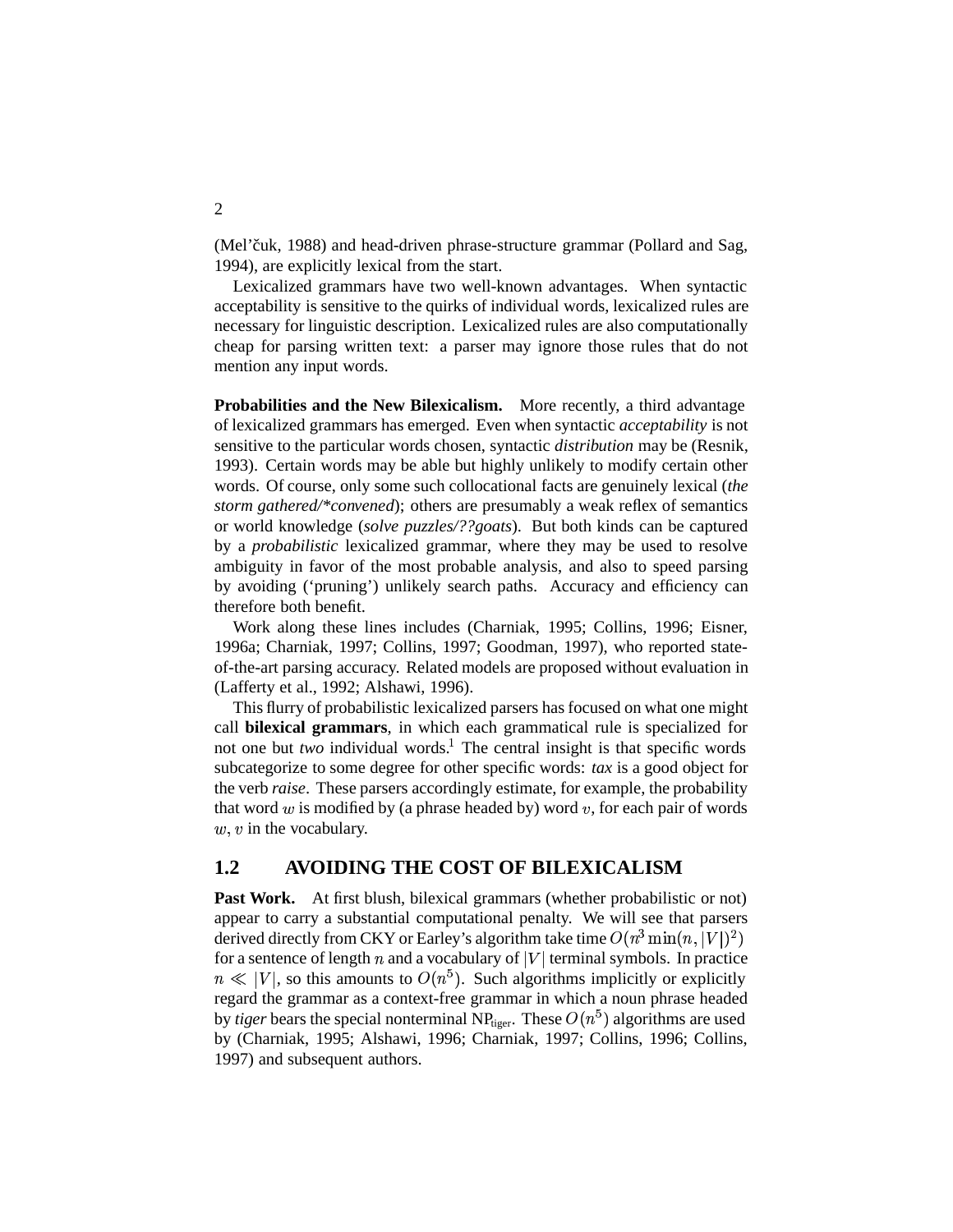**Speeding Things Up.** The present chapter formalizes a particular notion of bilexical grammars, and shows that a length- $n$  sentence can be parsed in time only  $O(n^3 g^3 t)$ , where g and t are bounded by the grammar and are typically small. ( $g$  is the maximum number of senses per input word, while  $t$  measures the degree of interdependence that the grammar allows *among* the several lexical modifiers of a word.) The new algorithm also reduces space requirements to  $O(n^2g^2t)$ , from the cubic space required by CKY-style approaches to bilexical grammar. The parsing algorithm finds the highest-scoring analysis or analyses generated by the grammar, under a probabilistic or other measure.

The new  $O(n^3)$ -time algorithm has been implemented, and was used in the experimental work of (Eisner, 1996b; Eisner, 1996a), which compared various bilexical probability models. The algorithm also applies to the Treebank Grammars of (Charniak, 1995). Furthermore, it applies to the head-automaton grammars (HAGs) of (Alshawi, 1996) and the phrase-structure models of (Collins, 1996; Collins, 1997), allowing  $O(n^3)$ -time rather than  $O(n^5)$ -time parsing, granted the (linguistically sensible) restrictions that the number of distinct Xbar levels is bounded and that left and right adjuncts are independent of each other.

### **1.3 ORGANIZATION OF THE CHAPTER**

This chapter is organized as follows:

First we will develop the ideas discussed above.  $\S$ 2. presents a simple formalization of bilexical grammar, and then  $\S$ 3. explains why the naive recognition algorithm is  $O(n^5)$  and how to reduce it to  $O(n^3)$ .

Next,  $\S 4$ . offers some extensions to the basic formalism.  $\S 4.1$  extends it to weighted (probabilistic) grammars, and shows how to find the best parse of the input.  $\S 4.2$  explains how to handle and disambiguate polysemous words.  $\S 4.3$ shows how to exclude or penalize string-local configurations.  $\S 4.4$  handles the more general case where the input is an arbitrary rational transduction of the "underlying" string to be parsed.

 5. carefully connects the bilexical grammar formalism of this chapter to other bilexical formalisms such as dependency, context-free, head-automaton, and link grammars. In particular, we apply the fast parsing idea to these formalisms.

The conclusions in  $66$ , summarize the result and place it in the context of other work by the author, including a recent asymptotic improvement.

### **2. A SIMPLE BILEXICAL FORMALISM**

The bilexical formalism developed in this chapter is modeled on dependency grammar (Gaifman, 1965; Mel'čuk, 1988). It is equivalent to the class of **split bilexical grammars** (including split bilexical CFGs and split HAGs) defined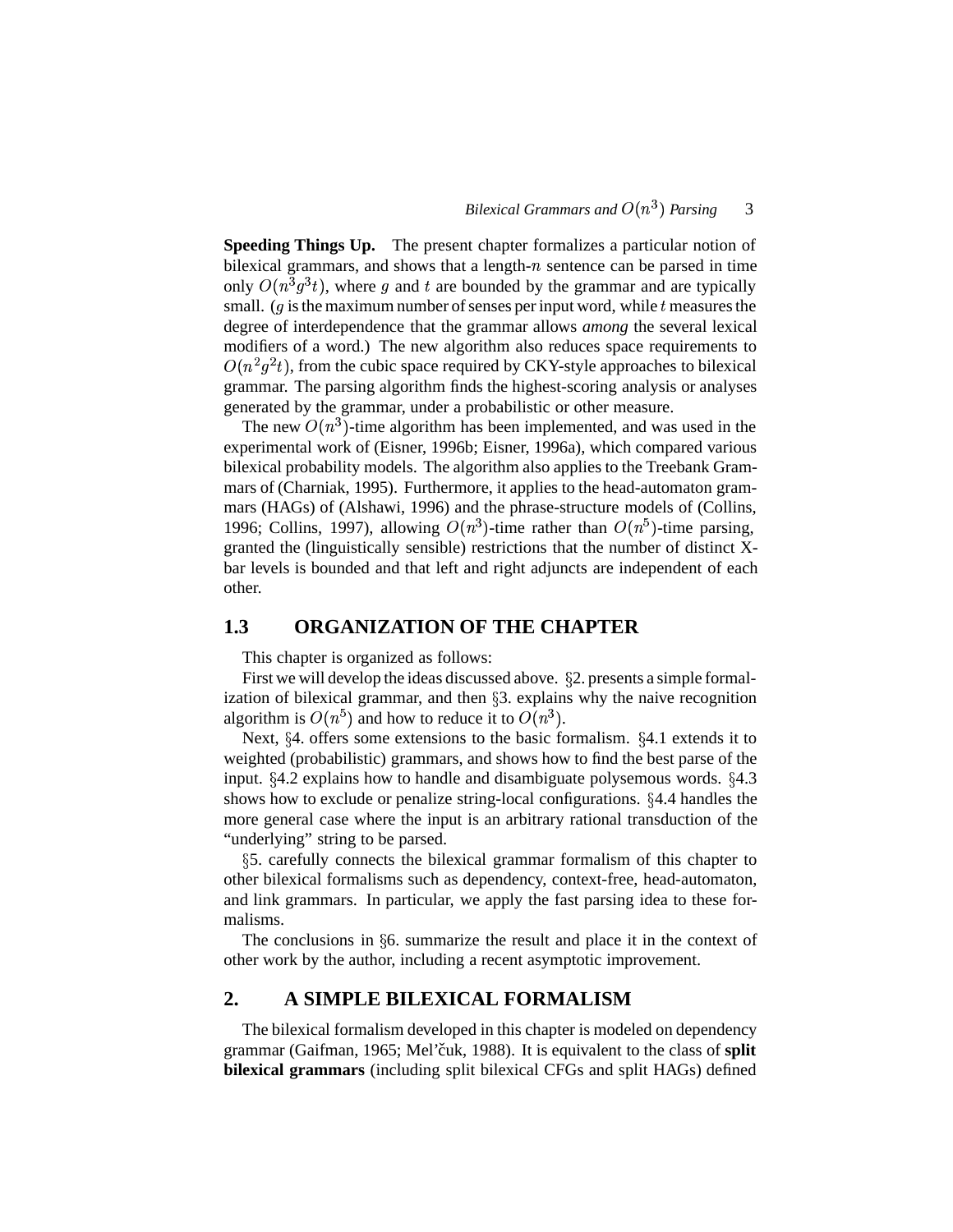in (Eisner and Satta, 1999). More powerful bilexical formalisms also exist, and improved parsing algorithms for these are cited in  $\S 5.6$  and  $\S 5.8$ .

**Form of the Grammar.** We begin with a simple version of the formalism, to be modified later in the chapter. A [split] unweighted bilexical grammar consists of the following elements:

- $\blacksquare$  A set V of words, called the (terminal) **vocabulary**, which contains a distinguished symbol ROOT.
- For each word  $w \in V$ , a pair of deterministic finite-state automata  $\ell_w$ and  $r_w$ . Each automaton accepts some regular subset of  $V^*$ .

 $t$  is defined to be an upper bound on the number of states in any single automaton. (g will be defined in  $\S 4.2$  as an upper bound on lexical ambiguity.)

The **dependents** of word  $w$  are the headwords of its arguments and adjuncts. Speaking intuitively, automaton  $\ell_w$  specifies the possible sequences of left dependents for  $w$ . So these allowable sequences, which are word strings in  $V^*$ , form a regular set. Similarly  $r_w$  specifies the possible sequences of right dependents for  $w$ .

By convention, the first element in such a sequence is closest to  $w$  in the surface string. Thus, the possible dependent sequences (from left to right) are specified by  $\mathcal{L}(\ell_w)^R$  and  $\mathcal{L}(r_w)$  respectively. For example, if the tree shown in Figure 1.1a is grammatical, then we know that  $\ell_{\text{plan}}$  accepts *the*, and  $r_{\text{plan}}$ accepts *of raise*.

To get fast parsing, it is reasonable to ask that the automata individually have few states (i.e., that  $t$  be small). However, we wish to avoid any penalty for having

- many (distinct) automata—two per word in  $V$ ; П
- many arcs leaving an automaton state—one per possible dependent in  $V$ .  $\blacksquare$

That is, the vocabulary size  $|V|$  should not affect performance at all.

We will use  $Q(\ell_w)$  and  $Q(r_w)$  to denote the state sets of  $\ell_w$  and  $r_w$  respectively;  $I(\ell_w)$  and  $I(r_w)$  to denote their initial states; and predicate  $F(q)$  to mean that  $q$  is a final state of its automaton. The transition functions may be notated as a single pair of functions  $\ell$  and  $r$ , where  $\ell(w, q, w')$  returns the state reached by  $\ell_w$  when it leaves state q on an arc labeled w, and similarly  $r(w, q, w')$ .

Notice that as an implementation matter, if the automata are defined in any systematic way, it is not necessary to actually store them in order to represent the grammar. One only needs to choose an appropriate representation for states q and define the I,  $F$ ,  $\ell$ , and  $r$  functions.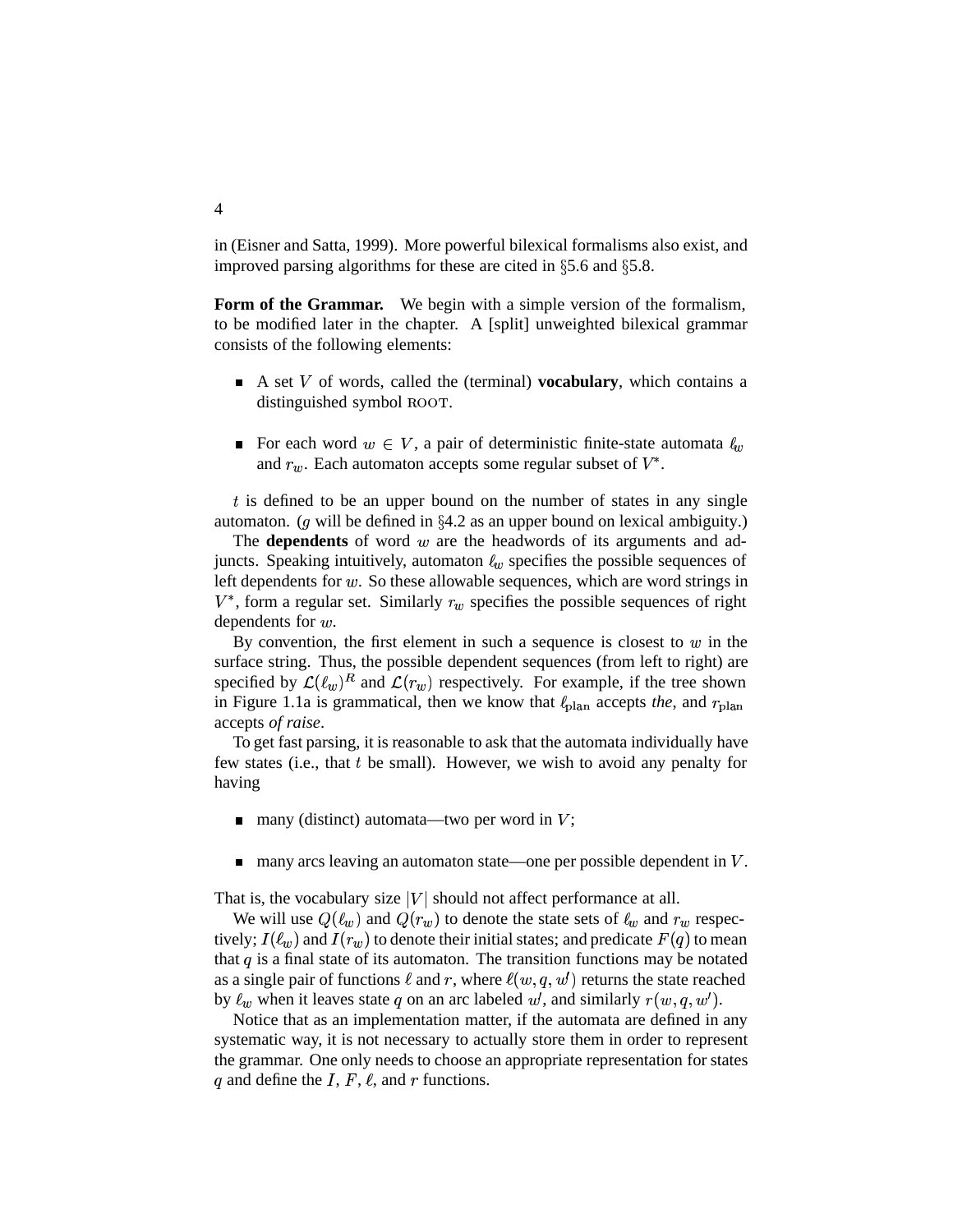**Meaning of the Grammar.** We now formally define the language generated by such a grammar, and the structures that the grammar assigns to sentences of this language.

Let a **dependency tree** be a rooted tree whose nodes (both internal and external) are labeled with words from  $V$ , as illustrated in Figure 1.1a; the root is labeled with the special symbol  $_{\text{ROOT}} \in V$ . The children ('dependents') of a node are ordered with respect to each other and the node itself, so that the node has both **left children** that precede it and **right children** that follow it.

A dependency tree is grammatical iff for every word token  $w$  that appears in the tree,  $\ell_w$  accepts the (possibly empty) sequence of  $w$ 's left children (from right to left), and  $r_w$  accepts the sequence of  $w$ 's right children (from left to right).

A string  $\omega \in V^*$  is generated by the grammar, with analysis T, if T is a grammatical dependency tree and listing the node labels of  $T$  in infix order yields the string  $\omega$  followed by ROOT.  $\omega$  is called the **yield** of T.

**Bilexicalism.** The term *bilexical* refers to the fact that (i) each  $w \in V$  may specify a wholly different choice of automata  $\ell_w$  and  $r_w$ , and furthermore (ii) these automata  $\ell_w$  and  $r_w$  may make distinctions among individual words that are appropriate to serve as *children* (dependents) of  $w$ . Thus the grammar is sensitive to specific *pairs* of lexical items.

For example, it is possible for one lexical verb to select for a completely idiosyncratic set of nouns as subject, and another lexical verb to select for an entirely different set of nouns. Since it never requires more than a two-state automaton (though with many arcs!) to specify the set of possible subjects for a verb, there is no penalty for such behavior in the parsing algorithm to be described here.

#### **3.** - $O(n^5)$  AND  $O(n^3)$  RECOGNITION

This section develops a basic  $O(n^3)$  recognition method for simple bilexical grammars as defined above. We begin with a naive  $O(n^5)$  method drawn from context-free 'dotted-rule' methods such as (Earley, 1970; Graham et al., 1980). Second, we will see why this method is inefficient. Finally, a more efficient  $O(n^3)$  algorithm is presented.

Both methods are essentially chart parsers, in that they use dynamic programming to build up an analysis of the whole sentence from analyses of its substrings. However, the slow method combinestraditional *constituents*, whose lexical heads may be in the middle, while the fast method combines what we will call *spans*, whose heads are guaranteed to be at the edge.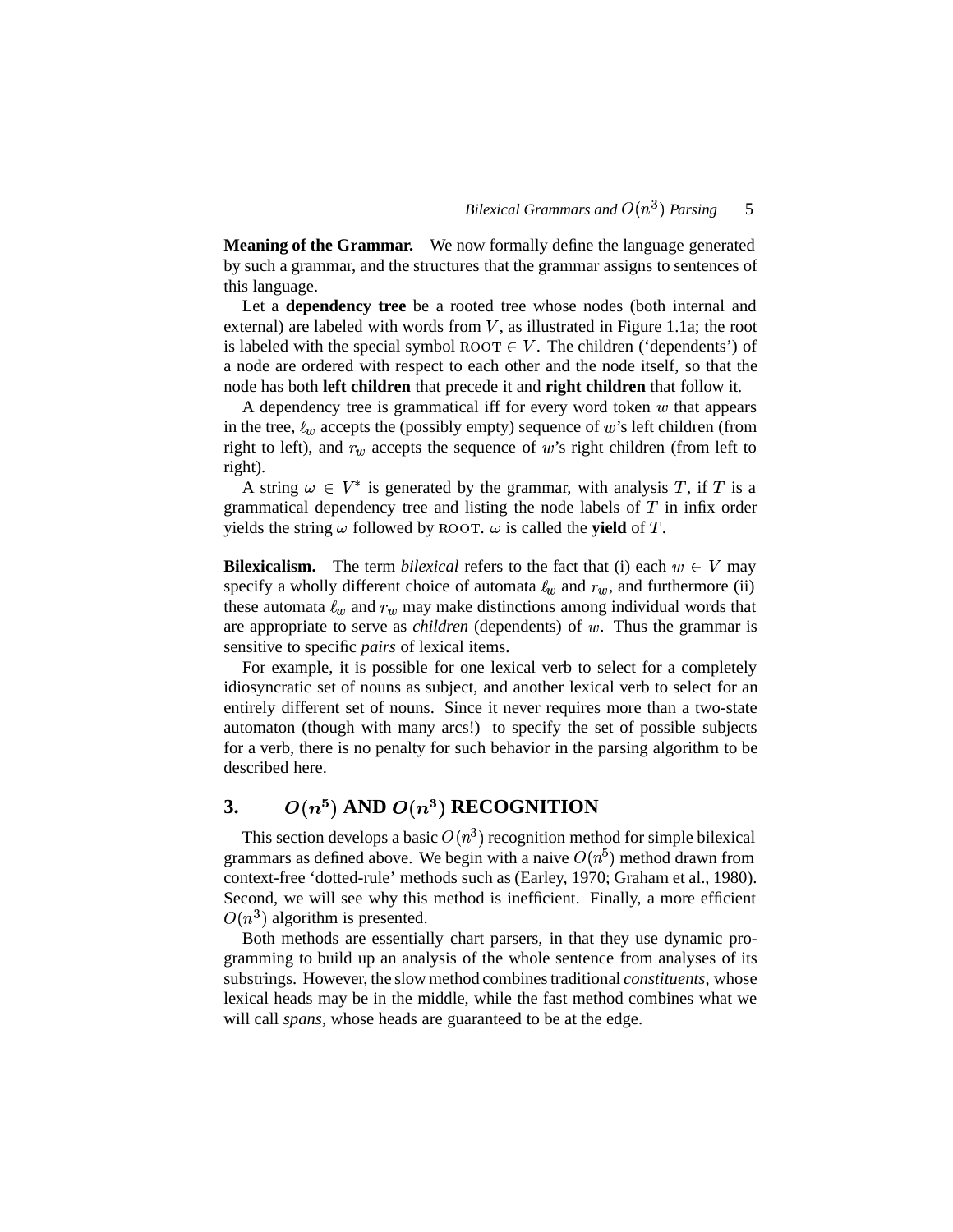

*Figure 1.1* [Shading in this figure has no meaning.] (a) A dependency parse tree. (b) The same tree shown flattened out. (c) A span of the tree is any substring such that no interior word of the span links to any word outside the span. One non-span and two spans are shown. (d) A span may be decomposed into smaller spans as repeatedly shown; therefore, a span can be built from smaller spans by following the arrows upward. The parsing algorithm (Fig. 1.3–1.4) builds successively larger spans in a dynamic programming table (chart). The minimal spans, used to seed the chart, are linked or unlinked word bigrams, such as  $The \rightarrow plan$  or  $tax$   $Root$ , as shown.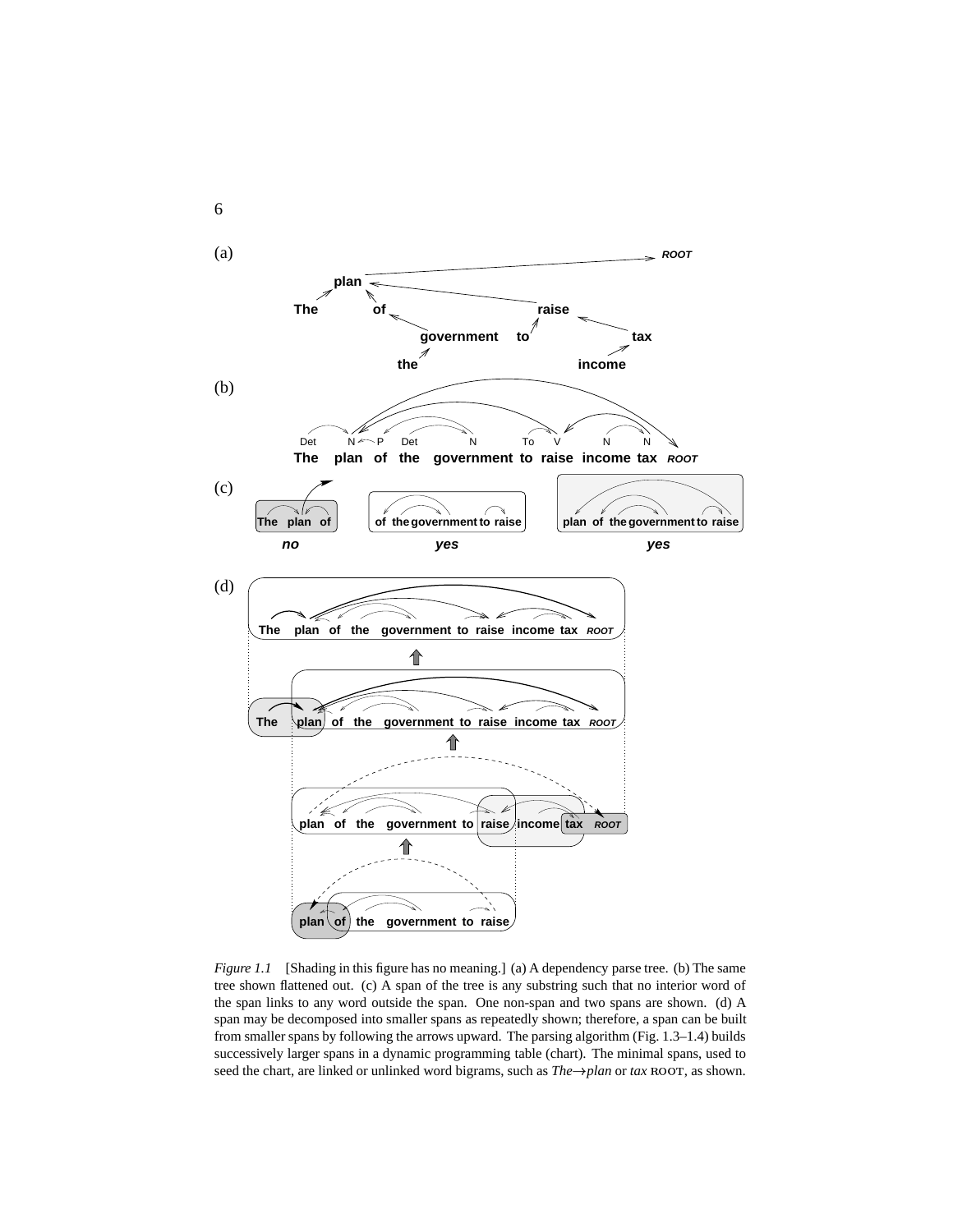### **3.1 NOTATION AND PRELIMINARIES**

The input to the recognizer is a string of words,  $\omega = w_1 w_2 ... w_n \in V^*$ . We put  $w_{n+1} = \text{ROT}$ , a special symbol that does not appear in  $\omega$ . For  $i \leq j$ , , we write  $w_{i,j}$  to denote the input substring  $w_i w_{i+2} \dots w_j$ .

**Generic Chart Parsing.** There may be many ways to analyze  $w_{i,j}$ . Each grammatical **analysis** has as its **signature** an **item**, or tuple, that concisely and completely describes its ability to combine with analyses of neighboring input substrings. Many analyses may have the same item as signature. This chapter will add some syntactic sugar and draw items as schematic pictures of analyses.

C (the **chart**) is an  $(n+1) \times (n+1)$  array. The chart **cell**  $C_{i,j}$  accumulates the set of signatures of all analyses of  $w_{i,j}$ . It must be possible to enumerate the set—or more generally, certain subsets defined by particular fixed properties in time  $O(1)$  per element.<sup>2</sup> In addition, it must be possible to perform an  $O(1)$ duplicate check when adding a new item to a cell. A standard implementation is to maintain linked lists for enumerating the relevant subsets, together with a hash table (or array) for the duplicate check.

Analysis. If S bounds the number of items per chart cell, then the space required by a recognizer is clearly  $O(n^2S)$ . The time required by the algorithms we consider is  $O(n^3S^2)$ , because for each of the  $O(n^3)$  values of i, j, k such that  $1 \leq i \leq j < k \leq n+1$ , they will test each of the  $\leq S$  items in  $C_{i,j}$  against each of the  $\leq S$  items in  $C_{i+1,k}$ , to see whether analyses with those items as signatures could be grammatically combined into an analysis of  $w_{i,k}$ .

Efficiency therefore requires keeping  $S$  small. The key difference between the  $O(n^5)$  method and the  $O(n^3)$  method will be that S is  $O(n)$  versus  $O(1)$ .

## **3.2 NAIVE BILEXICAL RECOGNITION**

**An Algorithm.** The obvious approach for bilexical grammars is for each analysis to represent a subtree, just as for an ordinary CFG. More precisely, each analysis of  $w_{i,j}$  is a kind of **dotted subtree** that may not yet have acquired all its children.<sup>3</sup> The signature of such a dotted subtree is an item  $(w, q_1, q_2)$ . This may be depicted more visually as

$$
\overbrace{i-w}^{q_1\; q_2}{}^{j}
$$

where  $w \in w_{i,j}$  is the **head word** at the root of the subtree,  $q_1 \in Q(\ell_w)$ , and  $q_2 \in Q(r_w)$ . If both  $q_1$  and  $q_2$  are final states, then the analysis is a complete constituent.

The resulting algorithm is specified declaratively using sequents in Figure 1.2a–b, which shows how the items combine.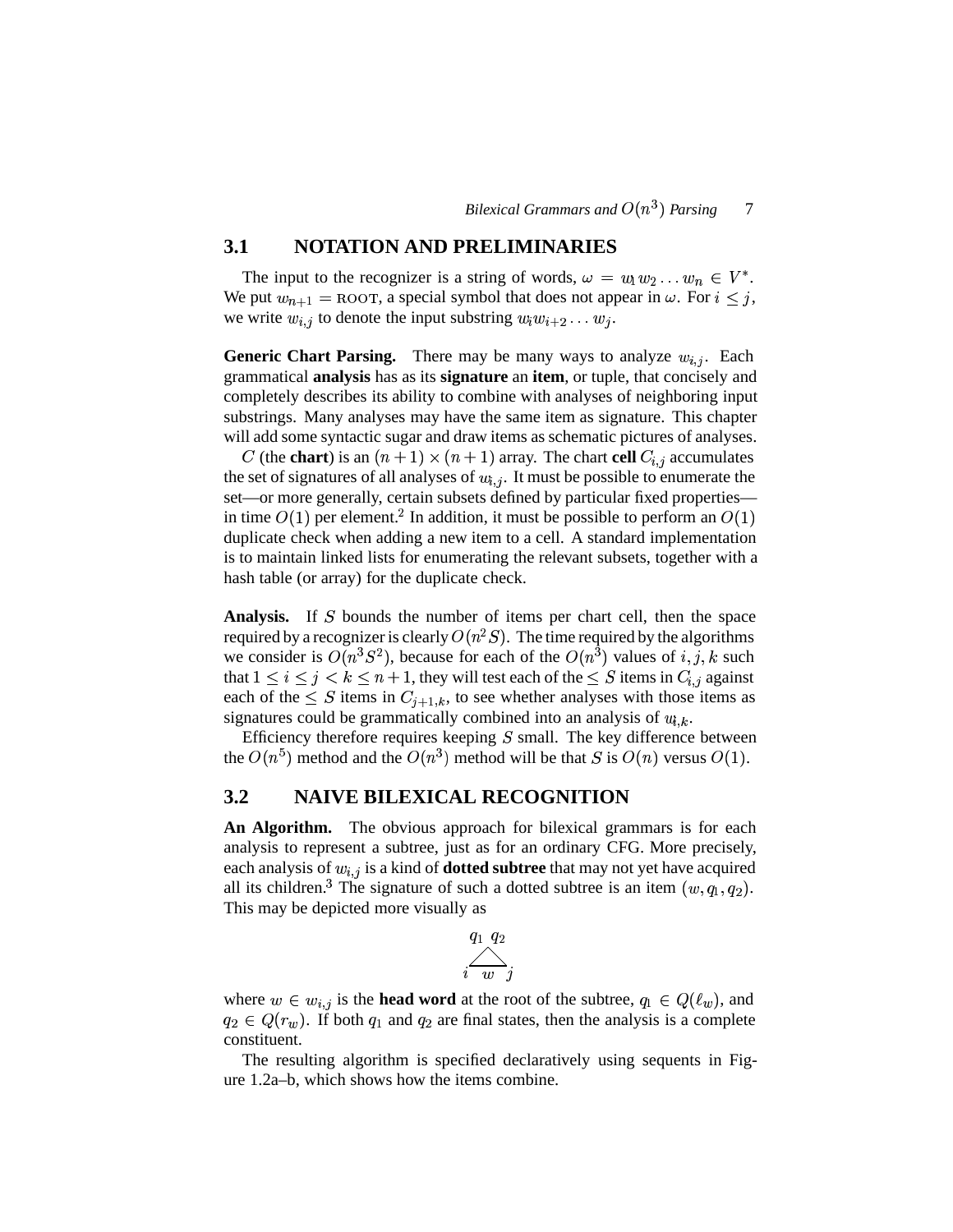**Analysis.** It is easy to see from Figure 1.2a that each chart cell  $C_{i,j}$  can contain  $S = O(\min(n, |V|) t^2)$  possible items: there are  $O(\min(n, |V|))$  choices for w, and  $O(t)$  choices for each of  $q_1$  and  $q_2$  once w is known. It follows that the runtime is  $O(n^3S^2) = O(n^3 \min(n, |V|)^2 t^4)$ .  $t^4$ ).

More simply and generally, one can find the runtime by examining Figure 1.2b and seeing that there are  $O(n^3 \min(n, |V|)^2 t^4)$  ways to i  $t^4$ ) ways to instantiate the four rule templates. Each is instantiated at most once and in  $O(1)$  time. (McAllester, 1999) proves that with appropriate indexing of items, this kind of runtime analysis is correct for a very general class of algorithms specified declaratively by inference rules.

An Improvement. It is possible to reduce the  $t^4$  factor to just  $t$ , since each attachment decision really depends only on one state (at the parent), not four states. This improved method is shown in Figure 1.2c. It groups complete constituents together under a single item even if they finished in different final states—a trick we will be using again.

Note that the revised method always attaches right children before left children, implying that a given dependency tree is only derived in one way. This property is important if one wishes to enhance the algorithm to compute the total number of distinct trees for a sentence, or their total probability, or related quantities needed for the Inside-Outside estimation algorithm.

**Discussion.** Even with the improvement, parsing is still  $O(n^5)$  (for  $n < |V|$ ). Why so inefficient? Because there are too many distinct possible signatures. Whether LINK-L can make one tree a new child of another tree depends on the head words of both trees. Hence signatures must mention head words. Since the head word of a tree that analyzes  $w_{i,j}$  could be any of the words  $w_i, w_{i+1}, \ldots w_j$ , and there may be *n* distinct such words in the worst case (assuming  $n < |V|$ ), the number S of possible signatures for a tree is at least  $n$ .

In more concrete terms, the problem is that each chart cell may have to maintain many differently-headed analyses of the same string. Chomsky's noun phrase *visiting relatives* has two analyses: a kind of relatives vs. a kind of visiting. A bilexical grammar knows that only the first is appropriate in the context *hug visiting relatives*, and only the second is appropriate in the context *advocate visiting relatives*. So the two analyses must be kept separate in the chart: they will combine with context differently and therefore have different signatures.

#### **3.3 EFFICIENT BILEXICAL RECOGNITION**

**Constituents vs. Spans.** To eliminate these two additional factors of  $n$ , we must reduce the number of possible signatures for an analysis. The solution is for analyses to represent some kind of contiguous string other than constituents.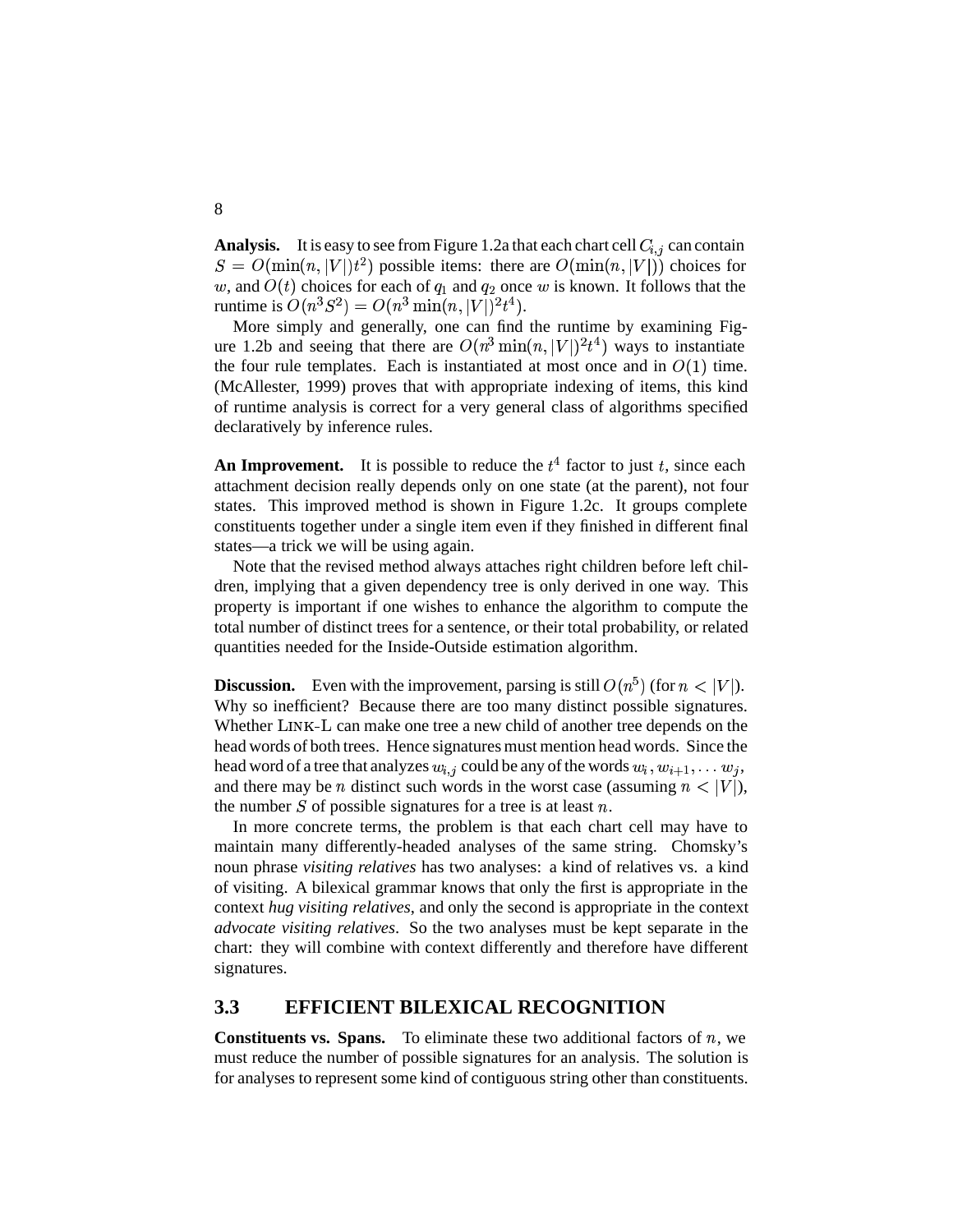(a) 
$$
\sum_{i=0}^{q_1} q_2
$$
  $(1 \leq i \leq j \leq n+1, w \in V, q_1 \in Q(\ell_w), q_2 \in Q(\ell_r))$   
\n(b)  $\sum_{\text{SEED}}$   
\n $\sum_{i=0}^{q_1} q_2$   $q_1 = I(\ell_{w_i}), q_2 = I(r_{w_i})$   
\n $\sum_{i=0}^{n} \sum_{i=0}^{q_2} q_i$   
\n $\sum_{i=0}^{n} \sum_{i=0}^{n} q_i$   
\n $\sum_{i=0}^{n} \sum_{j=1}^{n} f(q_3), F(q_4), q_2' = r(w, q_2, w')$   
\n $\sum_{i=0}^{n} \sum_{j=1}^{n} F(q_3), F(q_4), q_2' = r(w, q_2, w')$   
\n $\sum_{i=0}^{n} \sum_{j=1}^{n} f(q_3, q_4)$   
\n $\sum_{i=0}^{n} \sum_{j=0}^{n} f(q_1), F(q_2), q_3' = \ell(w, q_3, w')$   
\n(c)  $\sum_{\text{SEED}}$   
\n $\sum_{i=0}^{n} q = I(r_{w_i})$   
\n $\sum_{i=0}^{n} \sum_{j=1}^{n} F(q), q' = I(\ell_{w_i})$   
\n $\sum_{i=0}^{n} \sum_{j=1}^{n} F(q)$   
\n $\sum_{i=0}^{n} \sum_{j=1}^{n} F(q)$   
\n $\sum_{i=0}^{n} \sum_{j=1}^{n} F(q)$   
\n $\sum_{i=0}^{n} \sum_{j=1}^{n} F(q)$   
\n $\sum_{i=0}^{n} \sum_{j=1}^{n} f(q)$   
\n $\sum_{i=0}^{n} f(q)$   
\n $\sum_{i=0}^{n} f(q)$   
\n $\sum_{i=0}^{n} f(q)$   
\n $\sum_{i=0}^{n} f(q)$   
\n $\sum_{i=0}^{n} f(q)$   
\n $\sum_{i=0}^{n} f(q)$   
\n $\sum_{i=0}^{n} f(q)$ <

*Figure 1.2* Declarative specification of an  $O(n^5)$  algorithm. (a) Form of items in the parse chart. (b) Inference rules. The algorithm can derive an analysis with the signature below by combining analyses with the signatures above ——–, provided that the input and grammar satisfy any properties listed to the right of ——–. (c) A variant that reduces the grammar factor from  $t^4$  to t. F is a literal that means 'an unspecified final state.'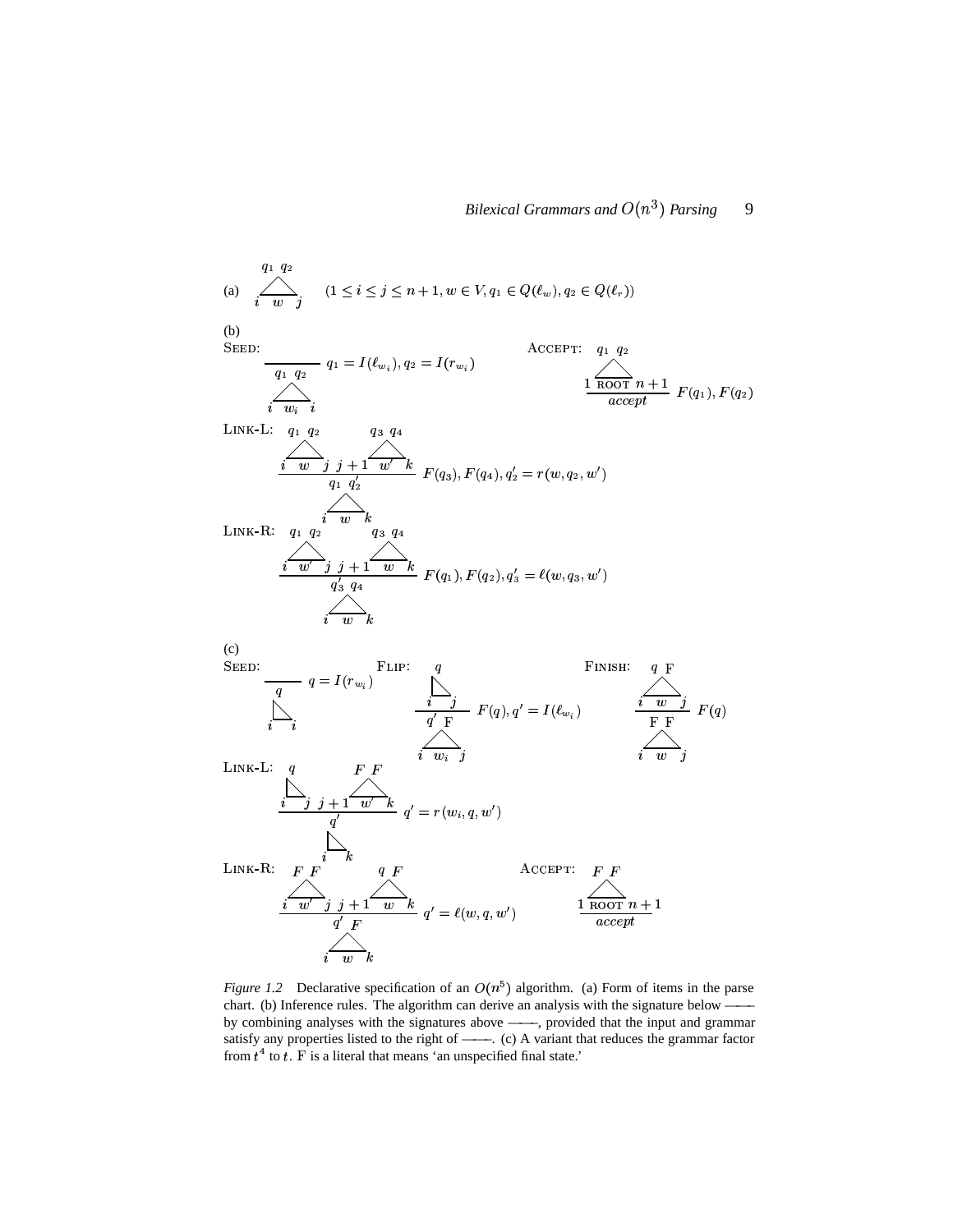Each analysis in  $C_{i,j}$  will be a new kind of object called a **span**, which consists of one or two 'half-constituents' in a sense to be described. The headword(s) of a span in  $C_{i,j}$  are *guaranteed* to be at positions i and/or j in the sentence. This guarantee means that where  $C_{i,j}$  in the previous section had up to *n*-fold uncertainty about the location of the headword of  $w_{i,j}$ , here it will have only 3-fold uncertainty. The three possibilities are that  $u_i$  is a headword, that  $w_j$  is, or that both are.

Given a dependency tree, we know what its constituents are: a constituent is any substring consisting of a word and all its descendants. The inefficient parsing algorithm of  $\S3.2$  assembled the correct tree by finding and gluing together analyses of the tree's (dotted) constituents in an approved way. For something similar to be possible with spans, we must define what the spans of a given dependency tree are, and how to glue analyses of spans together into analyses of larger spans. Not every substring of the sentence is a constituent of this (or any) sentence's correct parse, and in the same way, not every substring is a span of this (or any) sentence's correct parse.

**Definition of Spans.** Figure 1.1a–c illustrates what spans are. A span of the dependency tree in (a) and (b) is any substring  $u_{i,j}$  of the input such that none of the interior words of the span communicate with any words outside the span. Formally: if  $i < k < j$ , and  $w_k$  is a child or parent of  $w_{k'}$ , then  $i \leq k' \leq j$ . .

Thus, just as a constituent links to the rest of the sentence only through its head word, which may be located anywhere in the constituent, a span  $u_{i,j}$  links to the rest of the sentence only through its **endwords**  $w_i$  and  $w_j$ , which are located at the edges of the span. We call  $w_{i+1,j-1}$  the span's **interior**.

**Assembling Spans.** Since we will build the parse by assembling possible spans, and the interiors of adjacent spans are insulated from each other, we crucially are allowed to forget the internal analysis of a span once we have built it. When we combine two adjacent such spans, we never add a link from or to the interior of either. For, by the definition of span, if such a link were necessary, then the spans being combined could not be spans of the true parse anyway. There is always some other way of decomposing the true parse (itself a span) into smaller spans so that no such links from or to interiors are necessary.

Figure 1.1d shows such a decomposition. Any span analysis of more than two words, say  $w_{i,k}$ , can be decomposed uniquely by the following deterministic procedure. Choose j such that  $w_i$  is the rightmost word in the interior of the span  $(i \lt j \lt k)$  that links to or from  $w_i$ ; if there is no such word, put  $j = i + 1$ . Because crossing links are not allowed in a dependency tree a property known as **projectivity**—the substrings  $w_{i,j}$  and  $w_{j,k}$  must also be spans. We can therefore assemble the original  $w_{i,k}$  analysis by concatenating the  $w_{i,j}$  and  $w_{j,k}$  spans, and optionally adding a link between the endwords,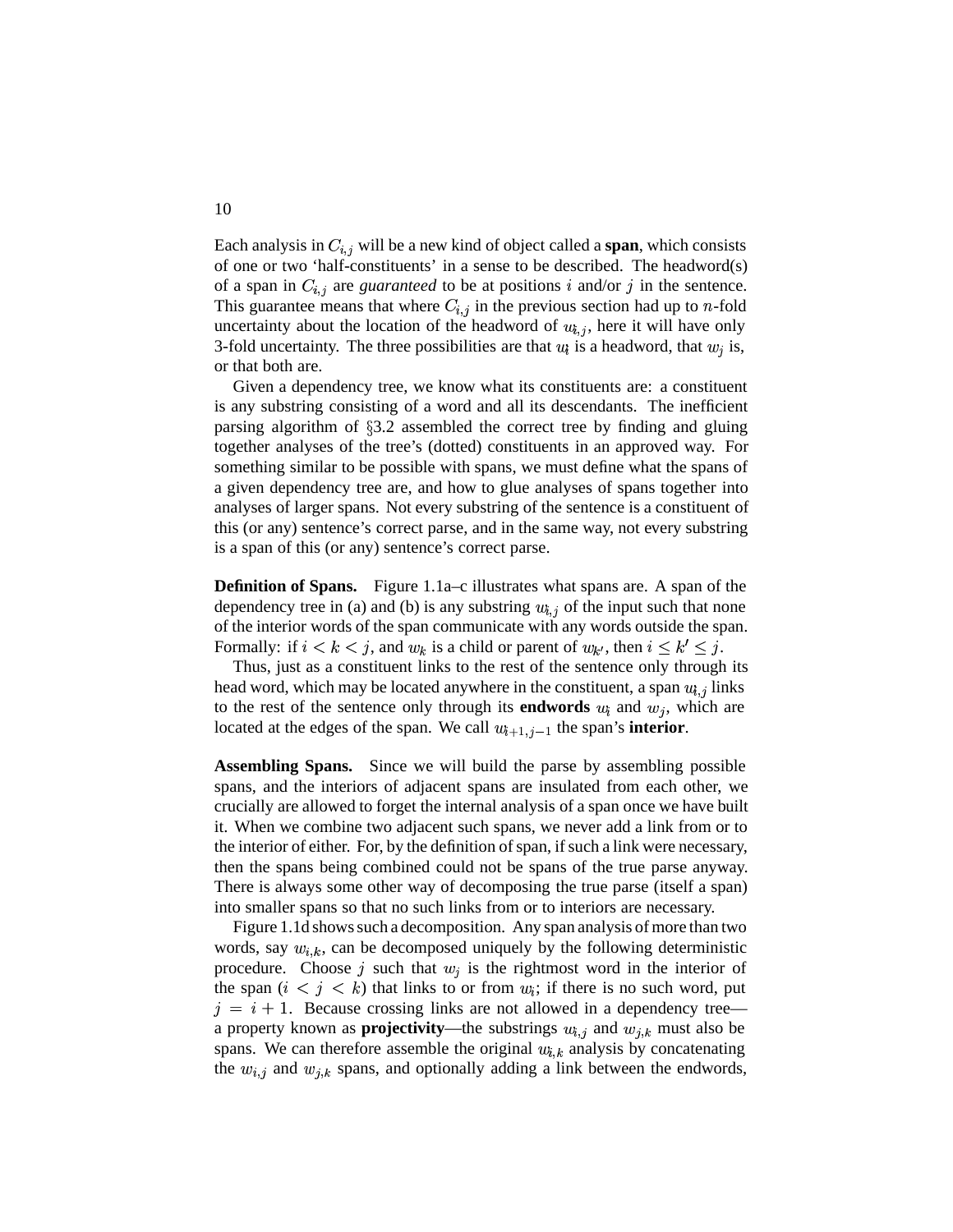$w_i$  and  $w_k$ . By construction, there is never any need to add a link between any other pair of words. Notice that when the two narrower spans are concatenated,  $w_i$  gets its left children from one span and its right children from the other, and will never be able to acquire additional children since it is now span-internal.

By our choice of  $j$ , the left span in the concatenation,  $w_{i,j}$ , is always **simple** in the following sense: it has a direct link between  $u_i$  and  $w_i$ , or else has only two words.  $(w_{i,k}$  is decomposed at the maximal j such that  $i < j < k$  and  $w_{i,j}$ is simple.) Requiring the left span to be simple assures a unique decomposition (see  $\S 3.2$  for motivation); the right span need not be simple.

**Signatures of Spans.** A span's signature needs to record only a few pertinent facts about its internal analysis. It has the form shown in Figure 1.3a.  $i, j$ indicate that the span is an analysis of  $w_{i,j}$ .  $q_1$  is the state of  $r_{w_i}$  after it has read the sequence of  $w_i$ 's right children that appear in  $w_{i+1,j}$ , and  $q_2$  is the state of  $\ell_{w_i}$  after it has read the sequence of  $w_i$ 's left children that appear in  $w_{i,j-1}$ .  $b_1$  and  $b_2$  are bits that indicate whether  $w_i$  and  $w_j$ , respectively, have parents within  $w_{i,j}$ . Finally, s is a bit indicating whether the span is simple in the sense described above.

The signature must record  $q_1$  and  $q_2$  so that the parser knows what additional dependents  $w_i$  or  $w_j$  can acquire. It must record  $b_1$  and  $b_2$  so that it can detect whether such a link would jeopardize the tree form of the dependency parse (by creating multiple parents, cycles, or a disconnected graph). Finally, it must record s to ensure that each distinct analysis is derived in at most one way.

It is useful to note the following four possible types of span:

- $b_1 = b_2 = 0$ . Example: *of the government to raise* in Figure 1.1c. In this case, the endwords  $w_i$  and  $w_j$  are not yet connected to each other: that is, the path between them in the final parse tree will involve words outside the span. The span consists of two 'half-constituents'— $u_i$  with all its right descendants, followed by  $w_i$  with all its left descendants.
- $b_1 = 0, b_2 = 1$ . Example: *plan of the government to raise* in Figure 1.1c. In this case,  $w_i$  is a descendant of  $w_i$  via a chain of one or more leftward links within the span itself. The span consists of  $w_i$  and all its right descendants within  $w_{i+1,j}$ . ( $w_i$  or  $w_j$  or both may later acquire additional right children to the right of  $w_i$ .)
- $b_1 = 1, b_2 = 0$ . Example: the whole sentence in Figure 1.1b. This is the mirror image of the previous case.
- $b_1 = 1, b_2 = 1$ . This case is impossible, for then some word interior to the span would need a parent outside it. We will never derive any analyses with this signature.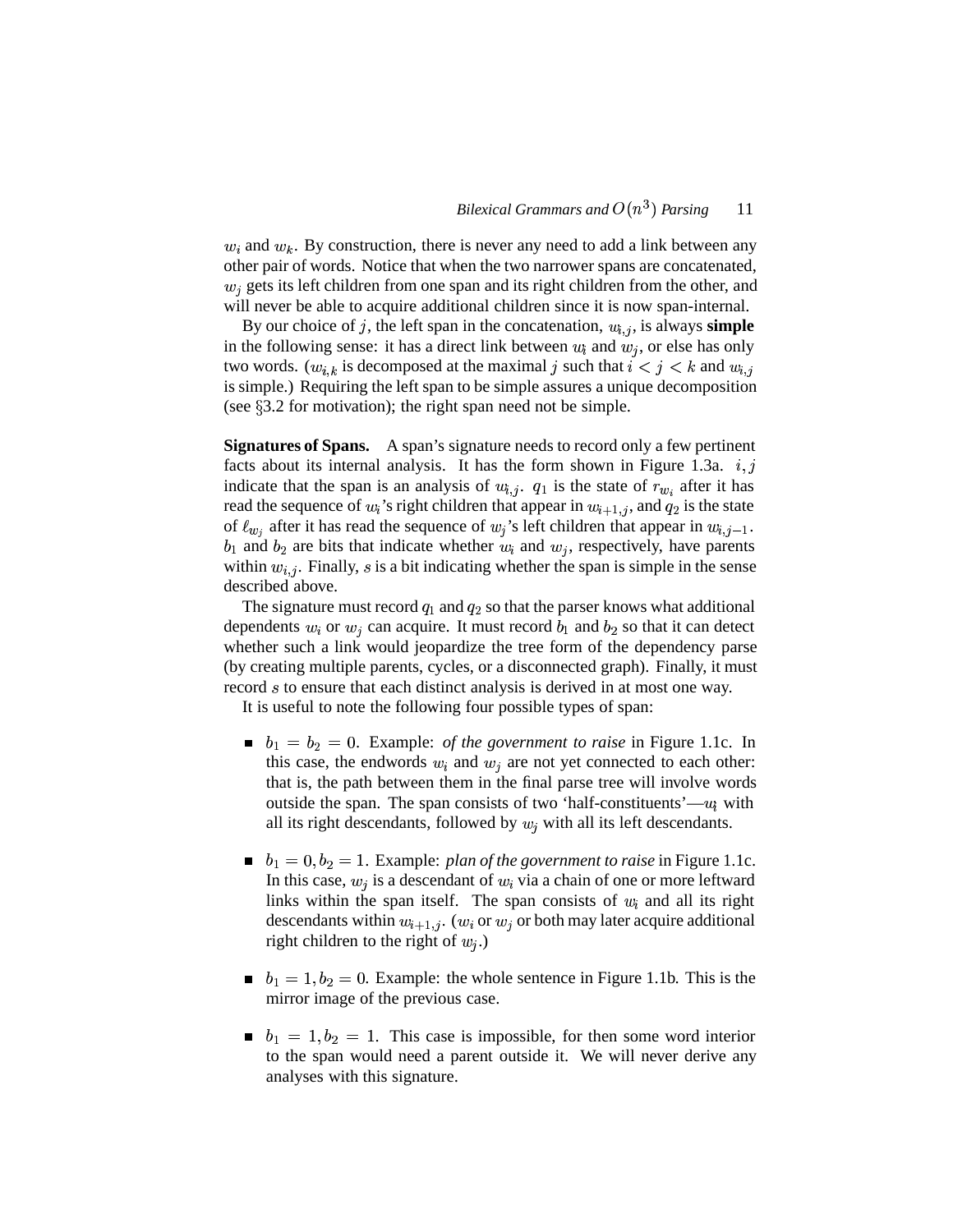

*Figure* 1.3 Declarative specification of an  $O(n^3)$  algorithm. (a) Form of items in the parse chart. (b) Inference rules. As in Fig. 1.2b, F is a literal that means 'an unspecified final state.'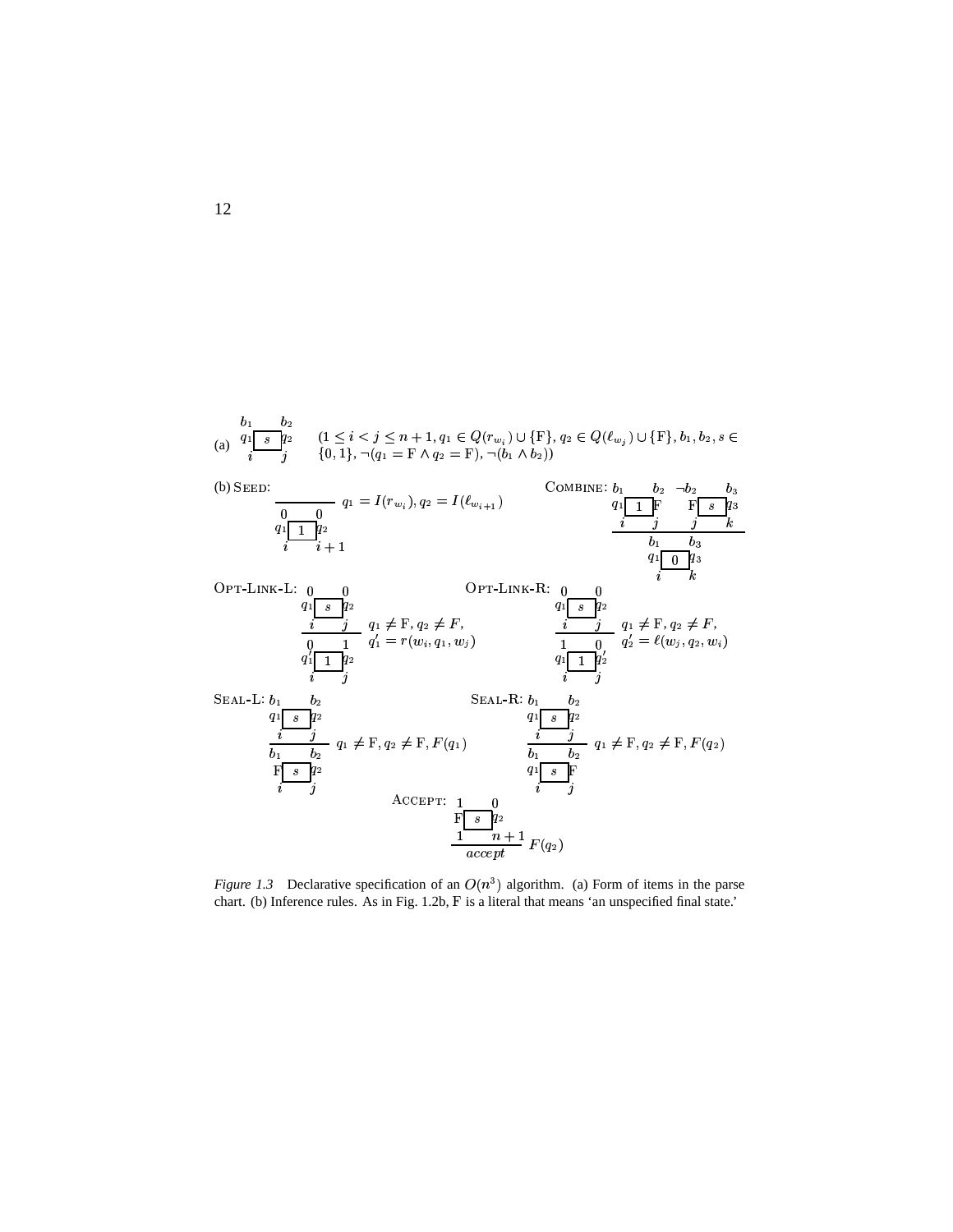```
1. for i = 1 to ns := the item for w_{i,i+1} produced by SEED
3. Discover(i, i+1, s)4. Discover (i, i + 1, \text{OPT-LINK-L}(s))5. Discover(i, i + 1, \text{OPT-LINK-R}(s))6. for width := 2 to nfor i := 1 to (n + 1) - width8. k = i + width9. for j := i + 1 to k - 1\iota<sup>10</sup>. foreach simple item s_1 in C_{i,j}^L<sup>11</sup>. for each item s_2 in C_{j,k}^R such that COMBINE(s_1, s_2) is defined
12. s := \text{COMBINE}(s_1, s_2)13. Discover(i, k, s)<sup>14.</sup> if OPT-LINK-L(s) and OPT-LINK-R(s) are defined
15. Discover(i, k, \text{OPT-LINK-L}(s))16. Discover (i, k, \text{OPT-LINK-R}(s))17. foreach item s in C_{1,n+1}^R<sup>18</sup>. if \text{ACCEPT}(s) is defined
19. return accept
20. return reject
```
*Figure* 1.4 Pseudocode for an  $O(n^3)$  recognizer. The functions in small caps refer to the (deterministic) inference rules of Figure 1.3. Discover  $(i, j, s)$  adds SEAL-L(s) (if defined) to  $C_{i,j}^R$  and SEAL-R(s) (if defined) to  $C_{i,j}^L$ .

**The Span-Based Algorithm.** A declarative specification of the algorithm is given in Figure 1.3, which shows how the items combine. The reader may choose to ignore  $s$  for simplicity, since the unique-derivation property may speed up recognition but does not affect its correctness. For concreteness, pseudocode is given in Figure 1.4.

The SEED rule seeds the chart with the minimal spans, which are two words wide. COMBINE is willing to combine two spans if they overlap in a word  $w_i$ that gets all its left children from the left span (hence 'F' appears in the rule), all its right children from the right span (again  $F'$ ), and its parent in exactly one of the spans (hence ' $b_2$ ,  $\neg b_2$ '). Whenever a new span is created by seeding or combining, the OPT-LINK rules can add an optional link between its endwords, provided that neither endword already has a parent.

The SEAL rules check that an endword's automaton has reached a final (accepting) state. This is a precondition for COMBINE to trap the endword in the interior of a larger span, since the endword will then be unable to link to any more children. While COMBINE could check this itself, using SEAL is asymptotically more efficient because it conflates different final states into a single item—exactly as FINISH did in Figure 1.2c.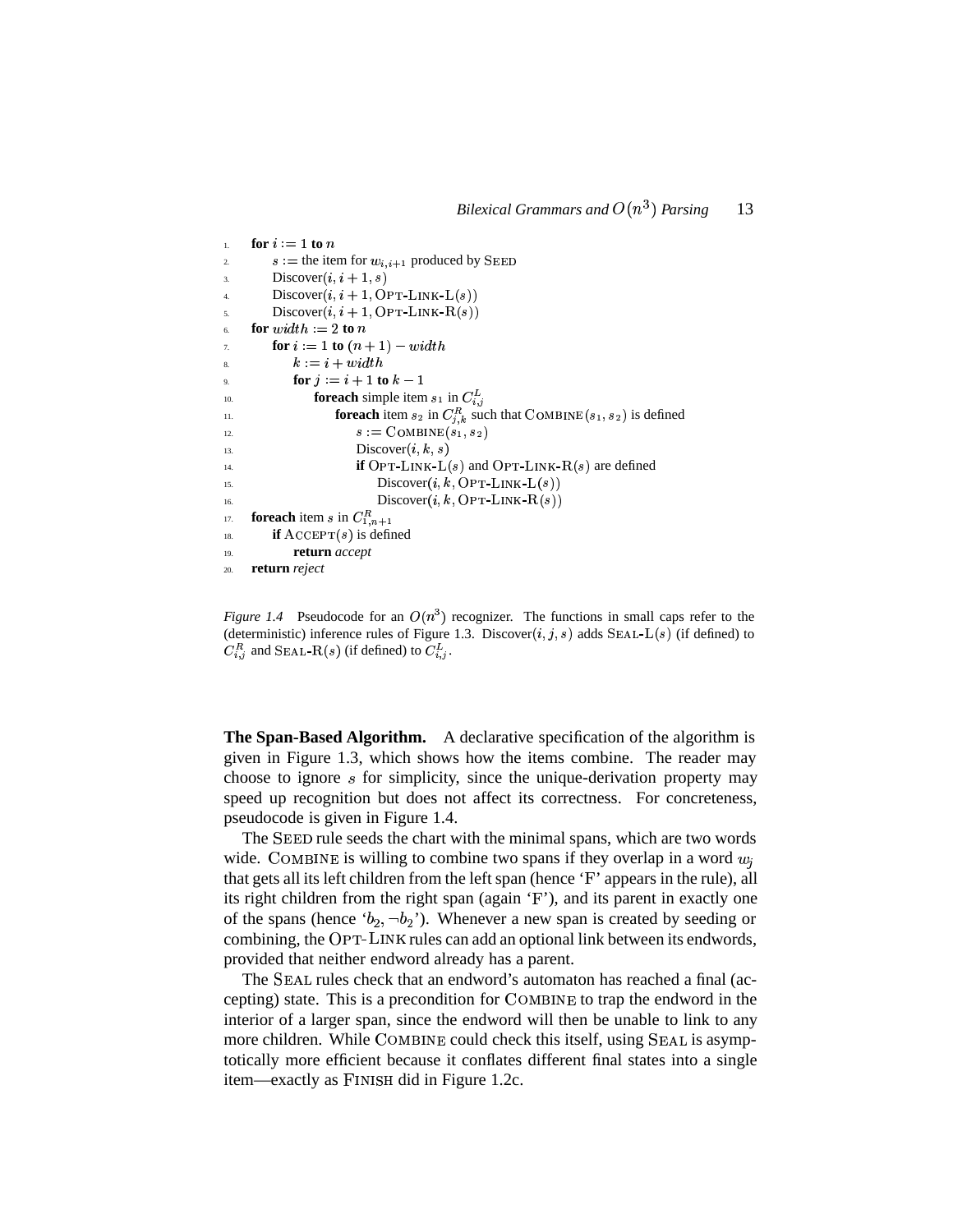**Analysis.** The time requirements are  $O(n^3 t^2)$ , since that is the number of ways to instantiate the free variables in the rules of Figure 1.3b (McAllester, 1999). As t is typically small, this compares favorably with  $O(n^5t)$  for the naive algorithm of  $\S 3.2$ . Even better,  $\S 3.4$  will obtain a speedup to  $O(n^3t)$ .

The space requirements are naively  $O(n^2t^2)$ , since that is the number of ways to instantiate the free variables in Figure 1.3a, i.e., the maximum number of items in the chart. The pseudocode in Figure 1.4 shows that this can be reduced to  $O(n^2 t)$  by storing only items for which  $q_1 = F$  or  $q_2 = F$  (in separate charts  $C^R$  and  $C^L$  respectively). The other items need not be added to any chart, but can be fed to the OPT-LINK and SEAL rules immediately upon creation, and then destroyed.

### **3.4 AN ADDITIONAL**  $O(t)$  **SPEEDUP**

The above algorithm can optionally be sped up from  $O(n^3t^2)$  to  $O(n^3t)$ , at the cost of making it perhaps slightly harder to understand.

Every item in Figure 1.3 has either 0 or 1 of the states  $q_1, q_2$  instantiated as the special symbol F. We will now modify the algorithm so that either 1 or 2 of those states are always instantiated as  $F$  (except in items produced by  $S <sub>BED</sub>$ ). This is possible because  $q_2$  does not really matter in  $OPT-LINK-L$ , nor does  $q_1$  in OPT-LINK-R. The payoff is that these rules, as well as COMBINE, will only need to consider one state at a time.

All that is necessary is to modify the applicability conditions of the inference rules. COMBINE gets the additional condition  $q_1 = F \vee q_3 = F$ . OPT-LINK-L and SEAL-L drop the condition that  $q_2 \neq F$ , while OPT-LINK-R and SEAL-R drop the condition that  $q_1 \neq F$ .

To preserve the property that derivations are unique, two additional modifications are now necessary. To eliminate the freedom to apply SEAL either before or after COMBINE, the SEAL rules should be restricted to apply only to simple spans (i.e.,  $s = 1$ ). And to eliminate the freedom to apply both  $S$ EAL-L and  $S$ EAL- $R$  in either order to the output of  $S$ EED, the  $S$ EAL- $L$  rule should require that  $q_2 \neq F \vee b_2 = 1$ .

### **4. VARIATIONS**

In this section, we describe useful modifications that may be made to the formalism and/or the algorithm above.

### **4.1 WEIGHTED GRAMMARS**

The ability of a verb to subcategorize for an idiosyncratic set of nouns, as above, can be used to implement black-and-white ('hard') selectional restrictions. Where bilexical grammars are really useful, however, is in capturing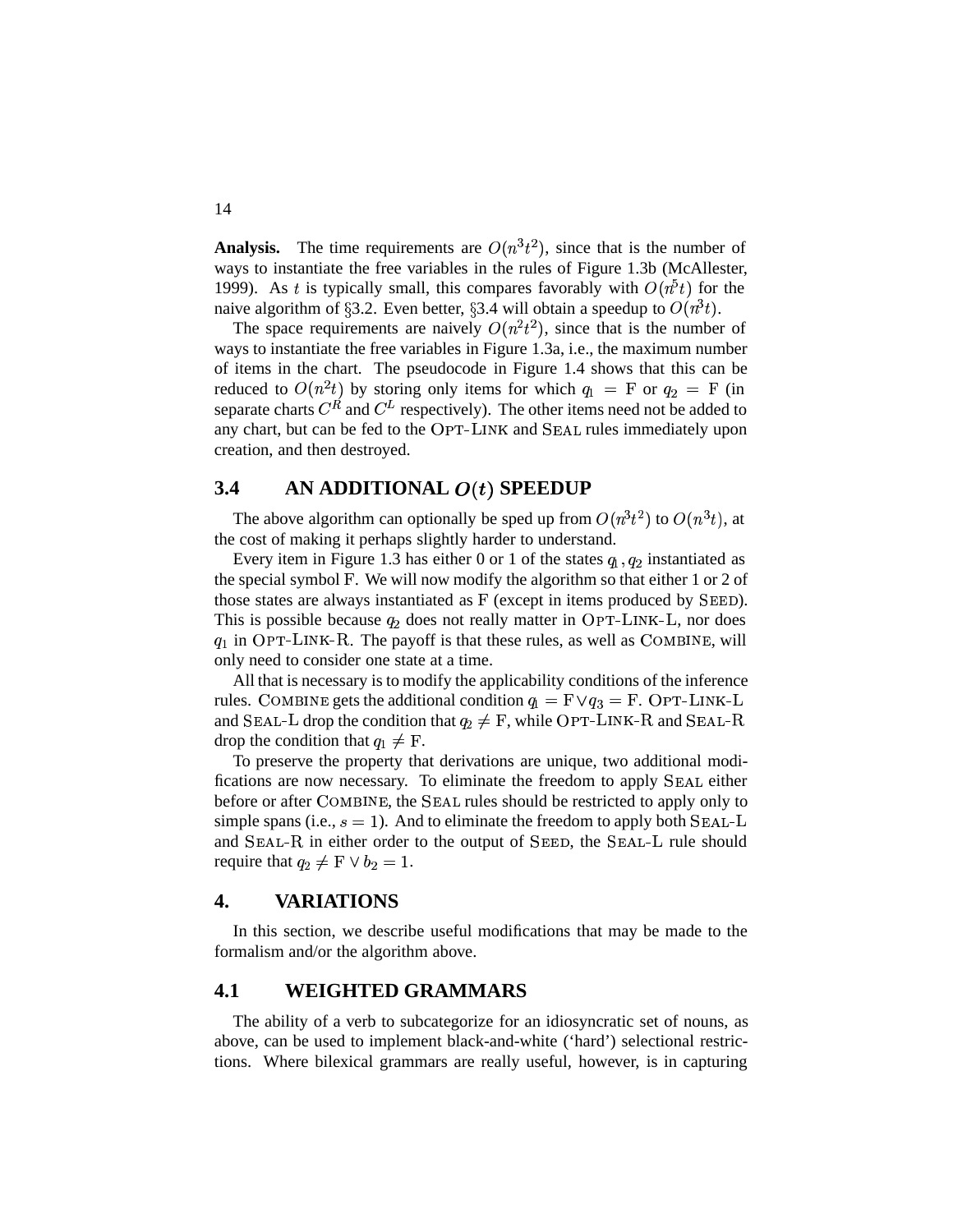*gradient* ('soft') selectional restrictions. A **weighted bilexical grammar** can equip each verb with an idiosyncratic *probability distribution* over possible object nouns, or indeed possible dependents of any sort. We now formalize this notion.

**Weighted Automata.** A weighted DFA, A, is a deterministic finite-state automaton that associates a real-valued **weight** with each arc and each final state (Mohri et al., 1996). Following heavily-weighted arcs is intuitively 'good,' 'probable,' or 'common'; so is stopping in a heavily-weighted final state. Each accepting path through  $A$  is automatically assigned a weight, namely, the sum of all arc weights on the path and the final-state weight of the last state on the path. Each string  $\alpha$  accepted by A is assigned the weight of its accepting path.

**Weighted Grammars.** Now, we may define a weighted bilexical grammar as a bilexical grammar in which all the automata  $l_w$  and  $r_w$  are weighted DFAs. We define the weight of a dependency tree under the grammar as the sum, over all word tokens  $w$  in the tree, of the weight with which  $\ell_w$  accepts  $w$ 's sequence of left children plus the weight with which  $r_w$  accepts w's sequence of right children.

Given an input string  $\omega$ , the **weighted parsing problem** is to find the highestweighted grammatical dependency tree whose yield is  $\omega$ .

**From Recognition to Weighted Parsing.** One may turn the recognizer of 3.3 into a parser in the usual way. Together with each item stored in a chart cell  $C_{i,j}$ , one must also maintain the highest-weighted known analysis with that item as signature, or a parse forest of all known analyses with that signature. In the implementation, items may be mapped to analyses via a hash table or array.

When we apply a rule from Figure 1.3b to derive a new item from old ones, we must also derive an associated analysis(orforest of analyses), and the weight of this analysis if the grammar is weighted.

When parsing, how should we *represent* an analysis of a span? (For comparison, an analysis of a constituent can be represented as a tree.) A general method is simply to store the span's derivation: we may represent any analysis as a copy of the rule that produced it together with pointers to the analyses that serve as inputs (i.e., antecedents) to that rule. Or similarly, one may follow the decomposition of §3.3 and Figure 1.1d. Then an analysis of  $w_{i,k}$  is a triple  $(\alpha, \beta, \text{linktype})$ , where  $\alpha$  points to an analysis of a simple span  $w_{i,j}$ ,  $\beta$  points to an analysis of a span  $w_{i,k}$ , and  $linktype \in \{\leftarrow, \rightarrow, \text{None}\}$  specifies the direction of the link (if any) between  $w_i$  and  $w_k$ . In the base case where  $k = i + 1$ , then  $\alpha$  and  $\beta$  instead store  $w_i$  and  $w_k$  respectively.

We must also know how to compute the weight of an analysis. Any convenient definition will do, so long as the weight of a full parse comes out correctly.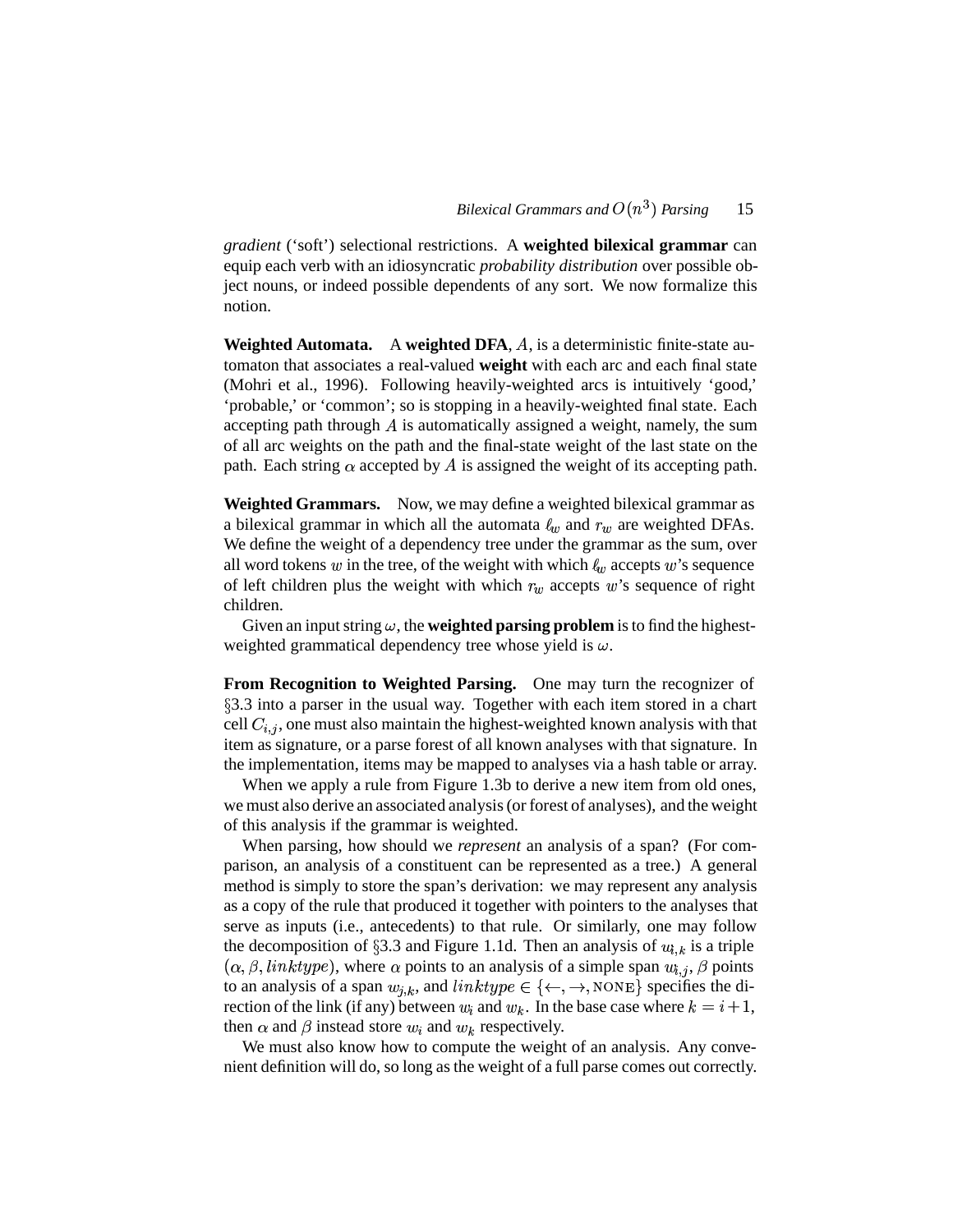In all cases, we will define the weight of an analysis produced by a rule to be the total weight of the input(s) to that rule, plus another term derived from the conditions on the rule. For SEED and COMBINE, the additional term is 0; for OPT-LINK-L or OPT-LINK-R, it is the weight of the transition to  $q'_1$  or  $q'_2$ respectively; for SEAL-L, SEAL-R, or ACCEPT, it is the final-state weight of  $q_1, q_2$ , or  $q_2$  respectively.

 As usual, the strategy of maintaining only the highest-weighted analysis of each signature works because context-free parsing has the **optimal substructure property**. That is, any *optimal* analysis of a long string can be found by gluing together just *optimal* analyses of shorter substrings. For suppose that a and  $a'$  are analyses of the same substring, and have the same signature, but a has less weight than  $a'$ . Then suboptimal a cannot be part of any optimal analysis  $b$  in the chart—for if it were, the definition of signature ensures that we could substitute  $a'$  for  $a$  in  $b$  to get an analysis  $b'$  of greater total weight than  $b$  and the same signature as  $b$ , which contradicts  $b$ 's optimality.

### **4.2 POLYSEMY**

We now extend the formalism to deal with lexical selection. Regrettably, the input to a parser is typically not a string in  $V^*$ . Rather, it contains ambiguous tokens such as *bank*, whereas the 'words' in  $V$  are word senses such as  $\text{bank}_1$ , *bank*, and *bank* , or part-of-speech-tagged words such as *bank*/N and *bank*/V. If the input is produced by speech recognition or OCR, even more senses are possible.

One would like a parser to resolve these ambiguities simultaneously with the structural ambiguities. This is particularly true of a bilexical parser, where a word's dependents and parent provide clues to its sense and vice-versa.

**Confusion Sets.** We may modify the formalism as follows. Consider the unweighted case first. Let  $\Omega$  be the real input—a string not in  $V^*$  but rather in  $\mathcal{P}(V)^*$ , where  $\mathcal P$  denotes powerset. Thus the *i*th symbol of  $\Omega$  is a **confusion** set of possibilities for the *i*th word of the input, e.g.,  $\{bank_1, bank_2, bank_3\}$ .  $\Omega$  is generated by the grammar, with analysis T, if some string  $\omega \in V^*$  is so generated, where  $\omega$  is formed by replacing each set in  $\Omega$  with one of its elements. Note that the yield of T is  $\omega$ , not  $\Omega$ .

For the weighted case, each confusion set in the input string  $\Omega$  assigns a weight to each of its members. Again, intuitively, the heavily-weighted members are the ones that are commonly correct, so the noun *bank*/N would be weighted more highly than the verb *bank*/V. We score parses as before, except that now we also add to a dependency tree's score the weights of all the words that label its nodes, as selected from their respective confusion sets. Formally, we say that  $\Omega = W_1 W_2 \dots W_n \in \mathcal{P}(V)^*$  is generated by the grammar, with analysis T and weight  $\mu_T \mu_1 + \cdots + \mu_n$ , if some string  $\omega = w_1 w_2 \ldots w_n \in V^*$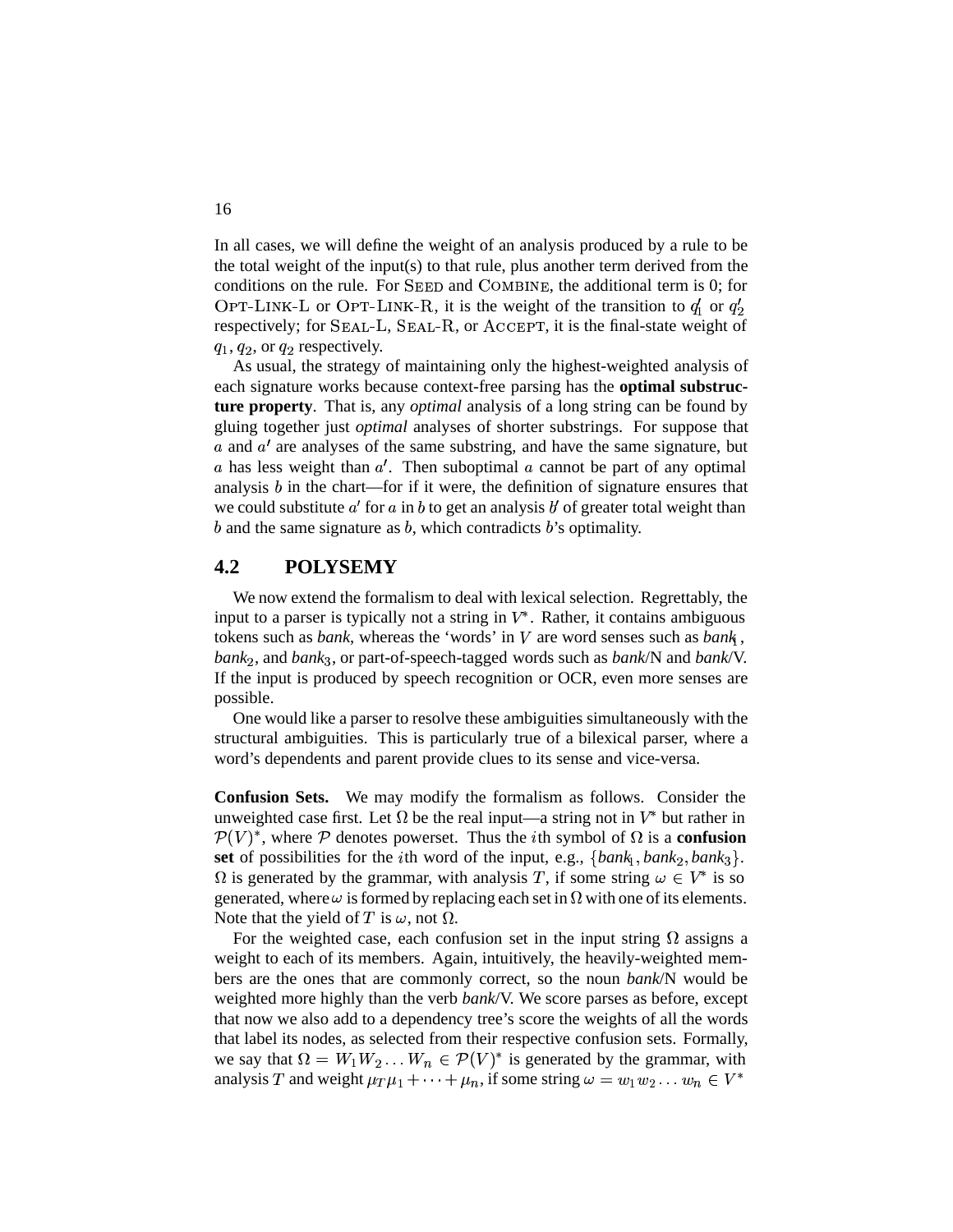is generated with analysis T of weight  $\mu_T$ , and for each  $1 \leq i \leq n$ ,  $\omega_i$  appears in the set  $W_i$  with weight  $\mu_i$ .

**Modifying the Algorithm.** Throughout the algorithm of Figure 1.3, we must replace each integer i (similarly j, k) with a pair of the form  $(i, w_i)$ , where  $w_i \in W_i$ . That ensures that the signature of an analysis of  $W_{i,j}$  will record the senses  $w_i$  and  $w_j$  of its endwords. The OPT-LINK rules refer to these senses when determining whether  $w_j$  can be a child of  $w_i$  or vice-versa. Moreover, COMBINE now requires its two input spans to agree not only on  $j$  but also on the sense  $w_i$  of their overlapping word  $W_i$ , so that this word's left children, right children, and parent are all appropriate to the same sense. The rule nondeterministically chooses senses  $w_i \in W_i$  and  $w_{i+1} \in W_{i+1}$ ; to avoid double-counting, the weight of the resulting analysis is taken to be the weight with which  $w_i$  appears in  $W_i$  only.

If  $g$  is an upper bound on the size of a confusion set, then these modifications multiply the algorithm's space requirements by  $O(g^2)$  and its time requirements by  $O(g^3)$ .

### **4.3 STRING-LOCAL CONSTRAINTS**

When the parser is resolving polysemy as in  $\S 4.2$ , it can be useful to implement string-local constraints. The SEED rule may be modified to disallow an arbitrary list of word-sense bigrams  $w_i w_{i+1}$ . More usefully, it may be made to favor some bigrams over others by giving them higher weights. Then the sense of one word will affect the preferred sense of adjacent words. (This is in addition to affecting the preferred sense of the words it links to).

For example, suppose each word is polysemous over several part-of-speech tags, which the parser must disambiguate. A useful hack is to define the weight of a parse as the log-probability of the parse, as usual, *plus* the log-probability of its tagged yield under the trigram tagging model of (Church, 1988). Then a highly-weighted parse will tend to be one whose tagged dependency structure and string-local structure are simultaneously plausible. This has been shown useful for probabilistic systems that simultaneously optimize tagging and parsing (Eisner, 1996a). (See (Lafferty et al., 1992) for a different approach.)

To add in the trigram log-probability in this way, regard each input word as a confusion set  $W_i$  whose elements have the form  $w_i = (v_i, t_i, t_{i+1})$ . Here each  $v_i$  is an ordinary word (or sense) and  $t_i, t_{i+1}$  are hypothesized part-ofspeech tags for  $v_i, v_{i+1}$  respectively. Now SEED should be restricted to produce only word-sense bigrams  $(v_i, t_i, t_{i+1})(v_{i+1}, t_{i+1}, t_{i+2})$  that agree on  $t_{i+1}$ . The score of such a bigram is  $\log \Pr(v_i | t_i) + \log \Pr(t_i | t_{i+1}, t_{i+2})$ . (If  $i = 1$ , it is also necessary to add  $\log \Pr(\text{STOP } | t_1, t_2)$ .) Notice that (for notational convenience) we are treating the word sequence as generated from right to left, not vice-versa.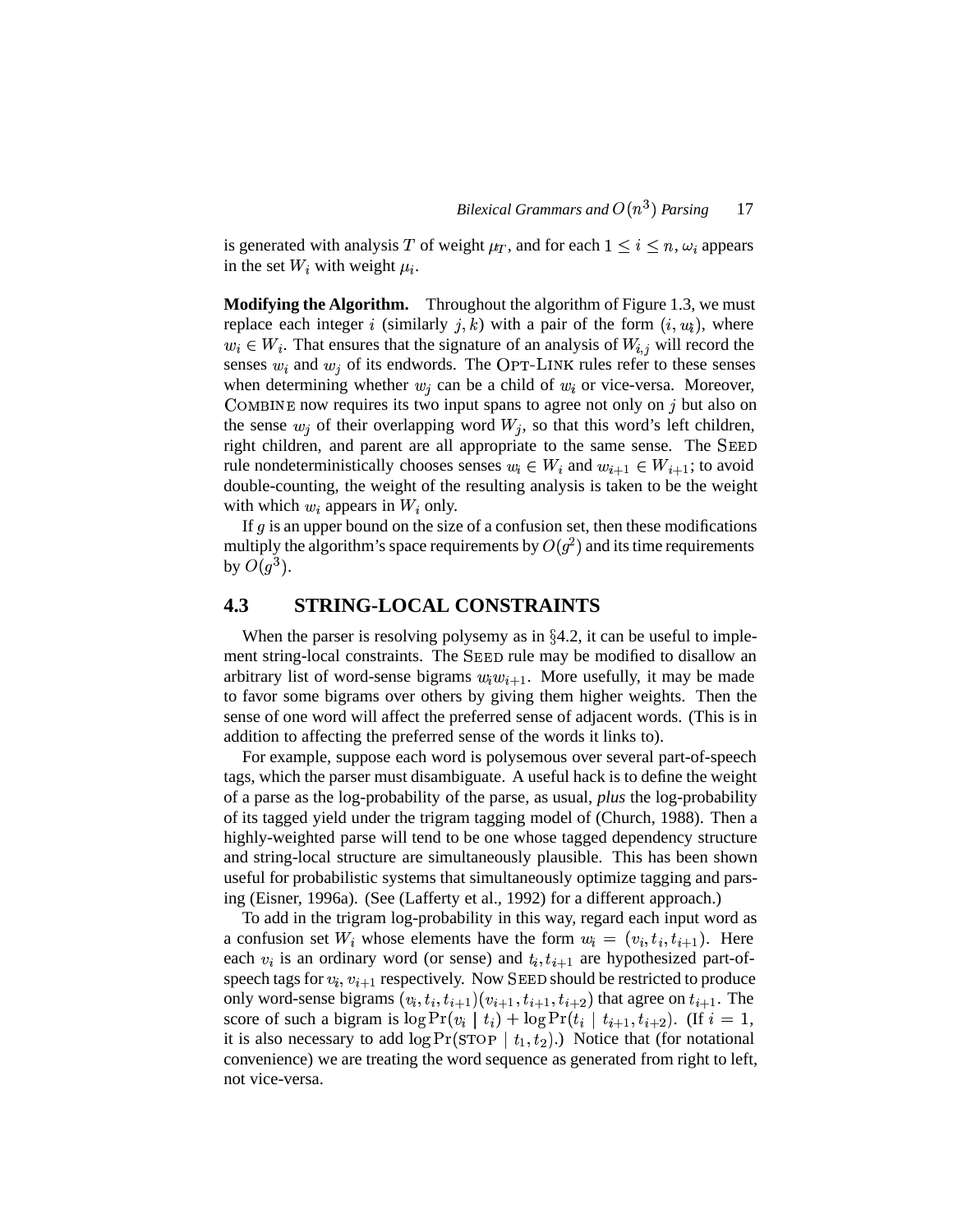#### **4.4 RATIONAL TRANSDUCTIONS**

Polysemy  $(\S4.2)$  and string-local constraints  $(\S4.3)$  are both simple, local string phenomena that are inconvenient to model within the bilexical grammar. Many other such phenomena exist in language: they tend to be morphological in nature and easily modeled by finite-state techniques that apply to the yield of the dependency tree. This section conveniently extends the formalism and algorithm to accommodate such techniques. The previous two sections are special cases.

**Underlying and Surface Strings.** We distinguish the "underlying" string  $\omega = w_1 w_2 \dots w_n \in V^*$  from the "surface" string  $\Omega = W_1 W_2 \dots W_N \in X^*$ . Thus  $V$  is a collection of morphemes (word senses), whereas  $X$  is typically a collection of graphemes (orthographic words). It is not necessary that  $n = N$ .

It is the underlying string  $\omega$  that is described by the bilexical grammar. In general,  $\omega$  is related to our input  $\Omega$  by a possibly nondeterministic, possibly weighted finite-state transduction  $R$  (Mohri et al., 1996), as defined below.

We say that the surface string  $\Omega$  is grammatical, with analysis  $(T, P)$ , if T is a dependency parse tree whose fringe,  $\omega$  ROOT, is transduced to  $\Omega$  along an accepting path  $P$  in  $R$ . Notice that the analysis describes the tree, the underlying string, and the alignment between the underlying and surface strings.

The weighted parsing problem is now to reconstruct the best analysis  $(T, P)$ of  $\Omega$ . The weight of an analysis is the weight of T plus the weight of P. For example, if weights are defined to be log-probabilities under a generative model, then the weight of  $T$  is the log-probability of stochastically generating the parse tree  $T$  and then stochastically transducing its fringe to the observed input.

**Linguistic Uses.** The transducer  $R$  may be used for many purposes. It can map different senses onto the same grapheme (polysemy) or vice-versa (spelling variation, contextual allomorphy). If the output alphabet  $X$  consists of letters rather than words, the transducer can apply morphological rules, such as the affixation and spelling rule in *try -ed*  $\rightarrow$  *tried* (Koskenniemi, 1983; Kaplan and Kay, 1994). It can also perform more interesting kinds of local morphosyntactic processes (*PAST TRY*  $\rightarrow$  *try -ed* (affix hopping), *NOT CAN*  $\rightarrow$  {*can't, cannot*},  $PRO \rightarrow \epsilon$ , ".  $\rightarrow$  .").

In another vein,  $R$  may be an interestingly weighted version of the identity transducer. This can be used to favor or disfavor local patterns in the underlying string  $\omega$ . A classic example is the "that-trace" filter. Similarly, the trigram model of  $§4.3$  can be implemented easily with a transducer that merely removes the tags from tagged words, and whose weights are given by log-probabilities under a trigram model.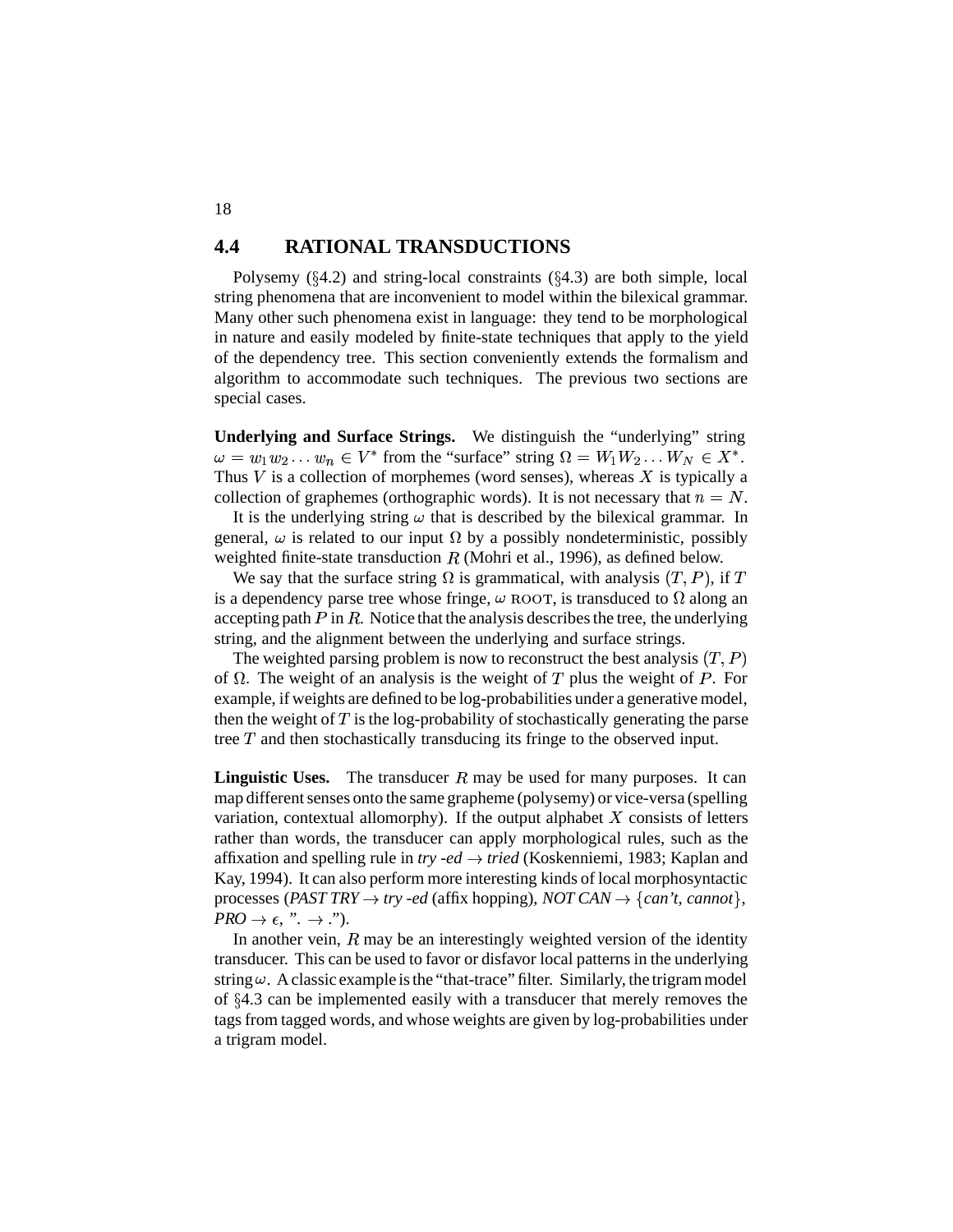Finally, if  $\overline{R}$  is used to describe a stochastic noisy channel that has corrupted or translated the input in some way, then the parser will automatically correct for the noise. Most ambitiously,  $R$  could be a generative acoustic model, and  $X$  an an alphabet of acoustic observations. In this case, the bilexical grammar would essentially be serving as the language model for a speech recognizer.

It is often convenient to define  $R$  as a composition of several simpler weighted transducers (Mohri et al., 1996), each of which handles just one of the above phenomena. For example, in order to map a sequence of abstract morphemes and punctuation tokens ( $\in V^*$ ) to a sequence of ASCII characters ( $\in X^*$ ), one could use the following transducer cascade: affix hopping, "that-trace" penalization, followed by deletion of phonological nulls, then conventional processes such as capitalization marking and comma absorption, then realization of abstract morphemes as lemmas or null strings, then various morphological rules, and finally a stochastic model of typographical errors. Given some text  $\Omega$  that is supposed to have emerged from this pipeline, the parser's job is to find a plausible way of renormalizing it that leads to a good parse.

**Transducer Notation.** The **finite-state transducer** R has the same form as a (nondeterministic) finite-state automaton. However, the arcs are labeled not by symbols  $w \in V$  but rather by pairs  $\gamma : \Gamma$ , where  $\gamma \in V^*$  and  $\Gamma \in X^*$ .

The transducer R is said to **transduce**  $\gamma$  to  $\Gamma$  along path P if the arcs of P are consecutively labeled  $\gamma_1 : \Gamma_1, \gamma_2 : \Gamma_2, \ldots \gamma_k : \Gamma_k$ , and  $\gamma_1 \gamma_2 \cdots \gamma_k = \gamma$  and  $\Gamma_1 \Gamma_2 \cdots \Gamma_k = \Gamma$ . We call this transduction **terminal** if  $\gamma_k = \gamma$  (or  $k = 0$ ).

One says simply that R transduces  $\omega$  to  $\Omega$  if it does so along an **accepting path**, i.e., a path from the initial state of  $R$  to a final state. The path's weight can be defined as in  $\S 4.1$ , in terms of weights on the arcs and final states of R.

We may assume without loss of generality that the strings  $\gamma$  have length  $\leq 1$ . That is, all arc labels have the form  $\overline{w}$  :  $\Gamma$  where  $\overline{w} \in V \cup \{\epsilon\}$  and  $\Gamma \in X^*$ .

We reuse the notation of §2. as follows.  $Q(R)$  and  $I(R)$  denote the set of states and the initial state of R, and the predicate  $F(r)$  means that state  $r \in Q(R)$  is final. The transition predicate  $R(r, r', \overline{w} : \Gamma)$  is true if there is an arc from r to r' with label  $\overline{w}$  :  $\Gamma$ . Its  $\epsilon$ -left-closure  $R^*(r, r', \overline{w} : \Gamma)$  is true iff  $R$ terminally transduces  $\overline{w}$  to  $\Gamma$  along some path from r to r'.

**Modifying the Inference Rules.** Recall that when modifying the algorithm to handle polysemy, we replaced each integer  $i$  in Figure 1.3 with a pair  $(i, w)$ . For the more general case of transductions, we similarly replace  $i$  with a triple  $(i, w, r)$ , where  $w \in V, r \in Q(R)$ . An item of the form

 ! 

 $\dot{i}$ 

represents the following hypothesis about the correct sentential analysis  $(T, P)$ :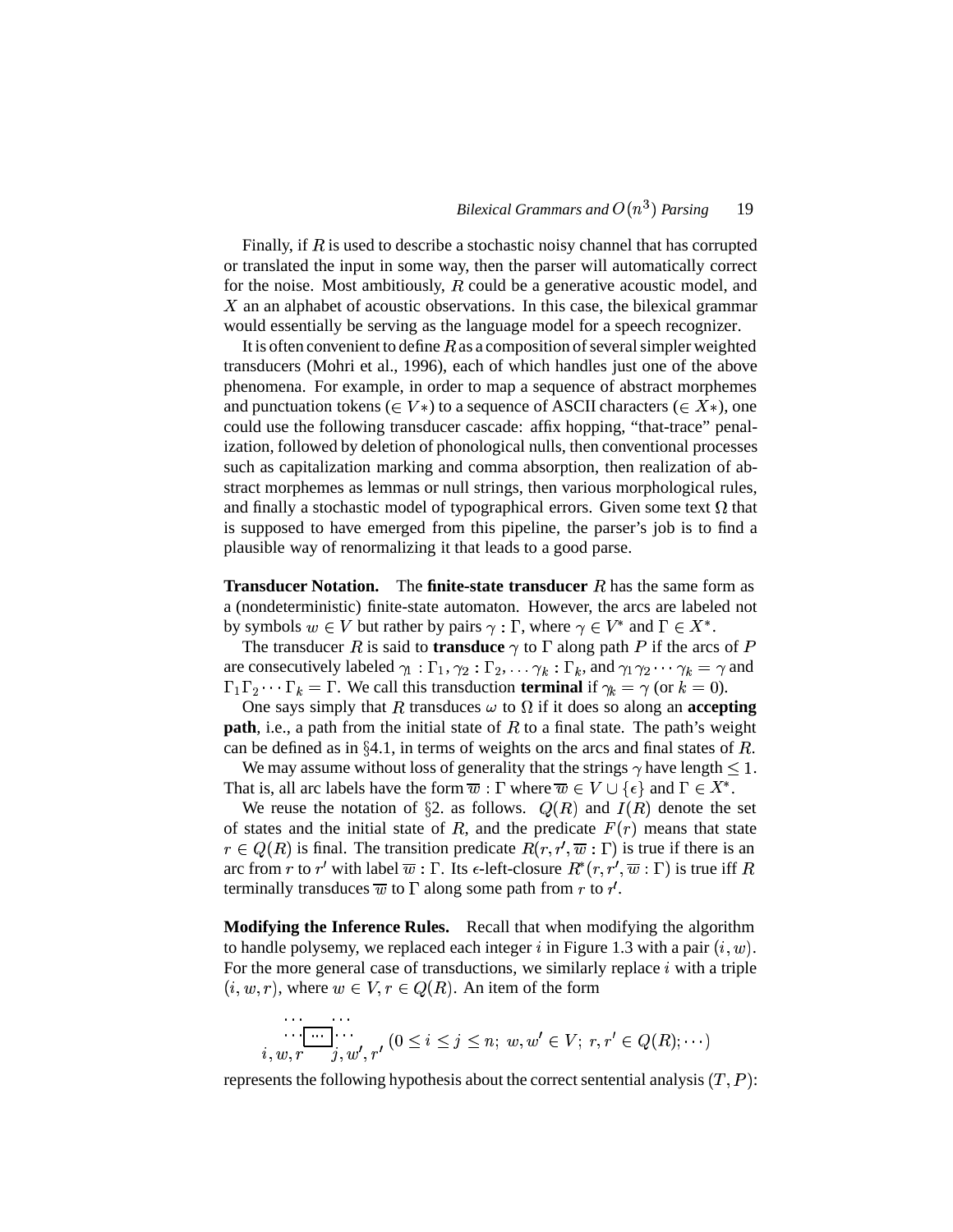(a) SEED:  $R^*(r, r', w' : W_{i+1, i})$  $q_1 \overline{q_1} \overline{q_2}$ <br>i. w. r i. w'. r'  $q_1 = I(r_{w_1}), q_2 = I(\ell_{w_2}, \ldots)$  $A$ CCEPT:  $R^*(I(R), r, w: W_{1,i}) = \frac{\overline{\mathbf{F}\left[\begin{array}{c} s\end{array}\right]}\overline{q}_2}{i, w, r = -j, \text{ROT}, r'} = R^*(r', r'', \epsilon: W_{j+1,n})$  $\frac{1}{2}$   $F(q_2), F(r_1)$ (b)  $\text{Final-}w$ : NICE A REPORT OF THE CONTRACTOR CONTRACTOR  $\frac{R^*(r,r',w:W_{i+1,j})}{R(r,r',w:W_{i+1,j})}$  $\text{Final-}\epsilon$ :  $R^*(r, r, \epsilon : W_{i+1,i})$  $\frac{1}{\mathrm{Ext}(\mathcal{F}',\mathcal{F}'',\overline{w}:W_{j+1,k})} R(r,r',\epsilon:W_{i+1,j})$ (c)<br>Start-Prefix: *R\*(I* EFIX:  $\frac{R^*(I(R), r, w : W_{1,i})}{\frac{i, w}{r} r}$  EXT-PREFIX:  $\frac{i, w}{r}$  $\overline{\mathrm{E}\mathrm{FIX}}\colon \frac{i,w}{N} \, r \quad R^*(r,r',w':W_{i+1,i})$  $\overrightarrow{r}$   $\overrightarrow{r}$ TART-SUFFIX:  $R^*(r, r', \epsilon : W_{i+1, n})$ \*  $\frac{i}{\rightarrow}$   $F(r)$  $\frac{R^*(r, r', w' : W_{i+1,j}) - r' \stackrel{j}{\longrightarrow}}{r \stackrel{i}{\longrightarrow}}$ \* (d) SEED:  $\frac{i,w}{r}$   $r$   $R^*(r, r', w' : W_{i+1,i})$   $r' \stackrel{j}{\longrightarrow}$  $q_1 \overline{ \begin{array}{|c|} \hline q_1 \ \hline 1 \ \hline q_2 \ \hline i, w, r' \ \hline j, w', r' \ \hline \end{array}}$ the contract of the contract of the contract of the contract of the contract of the contract of the contract of  $q_1 = I(r_m)$ ,  $q_2 = I(l_m, \ldots)$ (e) 1.  $A \text{ } \text{ } \text{ } A \text{ } \text{ } a := \{ \}$ (\* *priority queue of items by weight of their associated derivations \*)* 2.  $Done = \{\}$ (\* *set of items indexed as discussed in 3.1, 3.2 \*)* **foreach**  $x$  that can be produced by a rule with no inputs 4. AddAgenda(x, Agenda) (\* if duplicate, then also removes copy with the lighter derivation \*) 5. **while** 7M 3% 6.  $x := Pop(Agenda)$ ) (\* *highest-weighted item \*)* 7. **if**  $x = accept$  **then return** *accept* (\* *also return associated derivation* \*) 8. **if**  $x \notin \text{Done}$ 9.  $AddDone(x, Done)$ ) (\* *updates indices appropriately \*)*  $10.$  **for each** rule  $r$ 11. **if**  $r(x)$  is defined **then** AddAgenda( $r(x)$ , Agenda) ) (\* *as above \*)* 12. **foreach**  $z \in \bigcup_{u \in D \text{ or } n} \{(x, y), (y, x)\}$  with  $r(z)$  defined (\* *use indices* \*) 13. AddAgenda $(r(z), A \text{g} \text{e} \text{n} da)$ ) (\* *as above \*)* 14. **return** *reject*

*Figure* 1.5 All non-trivial changes to Figure 1.3 needed for handling transductions of the input. (a) The minimal modification to ensure correctness. The predicate  $R^*(r, r', w' : W_{i+1,j})$  is used here as syntactic sugar for an item  $[r, r', w', i + 1, j]$  (where  $i \leq j$ ) that will be derived iff the predicate is true. (b) Rules for deriving those items during preprocessing of the input. (c) Deriving "forward-backward" items during preprocessing. (d) Adding "forward-backward" antecedents to parsing to rule out items that are impossible in context. (e) Generic pseudocode for agenda-based parsing from inference rules. Line 12 uses indices on  $y$  to enumerate  $z$  efficiently.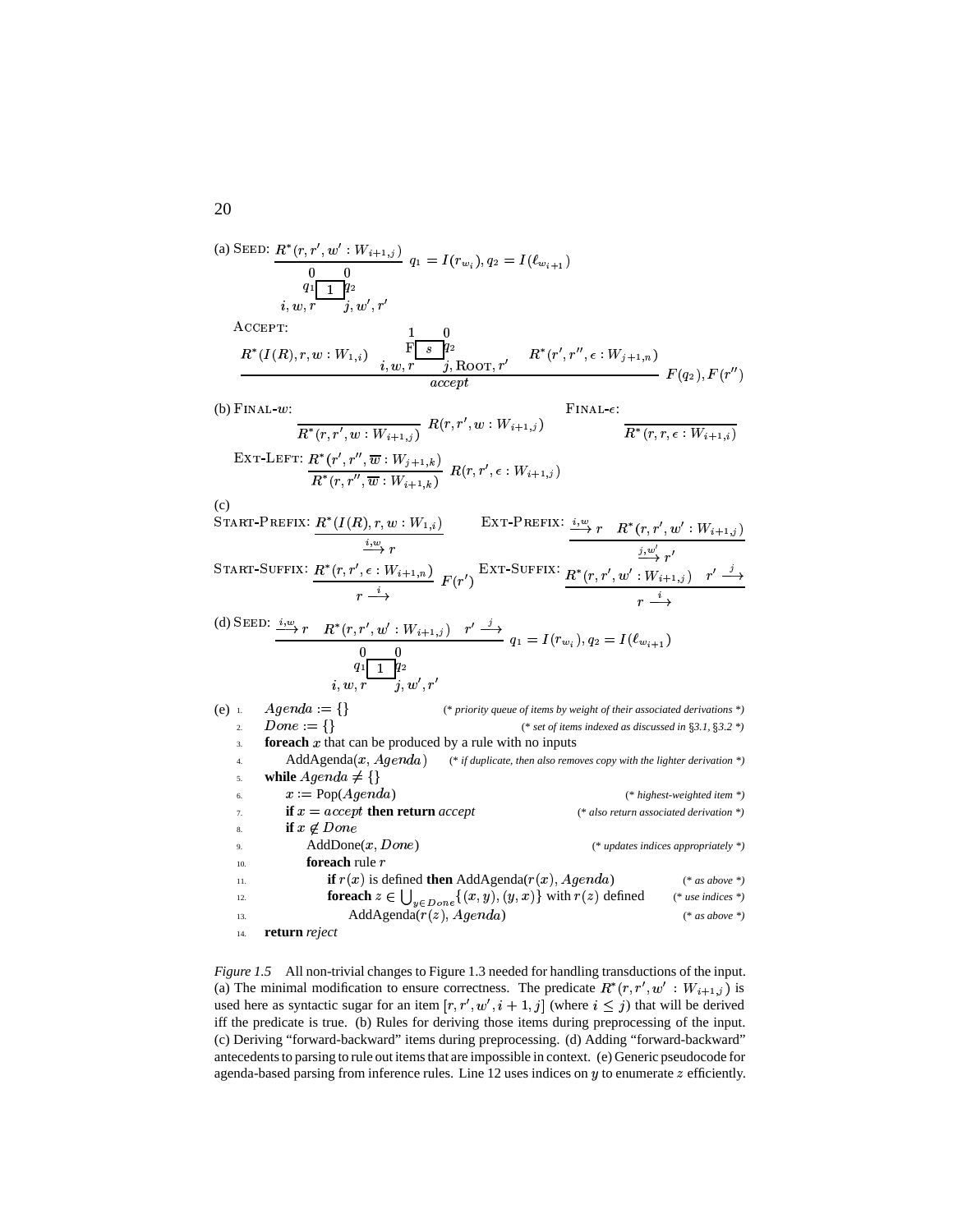that the tree T has a span  $w\beta w'$  (for some string  $\beta$ ) such that  $\beta w'$  is terminally transduced to the surface substring  $W_{i+1,j}$  along a subpath of P from state r to state  $r'^{A}$ . Notice that if  $i = j$  then  $W_{i+1,j} = \epsilon$  by definition. Also notice that no claim is made about the relation of w to  $W_{1,i}$  (but see below).

COMBINE must be modified along the same lines as for polysemy: it must require its two input spans to agree not only on  $j$  but on the entire triple  $(j, w', r')$ . As before,  $\text{OPT-LINK}$  should be defined in terms of the underlying words  $w, w'$ .

It is only the SEED and ACCEPT rules that actually need to examine the transducer  $R$ . Modified versions are shown in Figure 1.5a. These rules make reference to the  $\epsilon$ -left-closed transition relation  $R^*(\cdots)$ , which Figure 1.5b shows how to precompute on substrings of the input  $\Omega$ .

**From Recognition to Parsing.** This modified recognition algorithm yields a parsing algorithm just as in  $\S 4.1$ . An analysis with the signature shown above has two parts: an analysis of the span  $w \beta w'$ , and the r-to-r' subpath that terminally transduces  $\beta w'$  to  $W_{i+1,j}$ . Its weight is the sum of the weights of these two parts. To compute this weight, each rule in Figure 1.5a–b should define the weight of its output to be the total weight of its inputs, plus the arc or final-state weight associated with any  $R(r, r', \ldots)$  or  $F(\cdots)$  that it tests.

**Cyclic Derivations.** If R can transduce non-empty underlying substrings to  $\epsilon$ , we must now use chart cells  $C_{i,i}$ , for spans that correspond to the surface substring  $W_{i+1,i} = \epsilon$ . In the general case where R can do so along cyclic paths, so that such spans may be unbounded, items can no longer be combined in a fixed order as in Figure 1.4 (lines 10–16). This is because combining items from  $C_{i,i}$  and  $C_{i,j}$   $(i \leq j)$  may result in adding new items back into  $C_{i,j}$ , which must be allowed to combine with their progenitors in  $C_{i,i}$  again. The usual duplicate check ensures that we will terminate with the same time bounds as before, but managing this incestuous computation requires a more general agenda-based control mechanism (Kay, 1986), whose weighted case is shown in Figure  $1.5e^{6}$ 

**Analysis.** The analysis is essentially the same as for polysemy  $(\S 4.2)$ , i.e.,  $O(n^3 g^3 t^2)$  time, or  $O(n^3 g^3 t)$  if we use the speedup of §3.4. The priority queue in Figure 1.5e introduces an extra factor of  $\log |A\theta| = O(\log ngt)$ . An ordinary FIFO or LIFO queue can be substituted in the unweighted case or if there are no cycles of the form discussed.<sup>7</sup>

However,  $g$  now bounds the number of possible *triples*  $(i, w, r)$  compatible with a position i in the input  $\Omega$ . Notice that as with  $\ell_w$  and  $r_w$ , there is no penalty for the number of arcs in R, i.e. the sizes of the vocabularies  $V, X$ .

Is  $g$  small? The intuition is that most transductions of interest give a small bound g, since they are locally "almost" invertible: they are constrained by the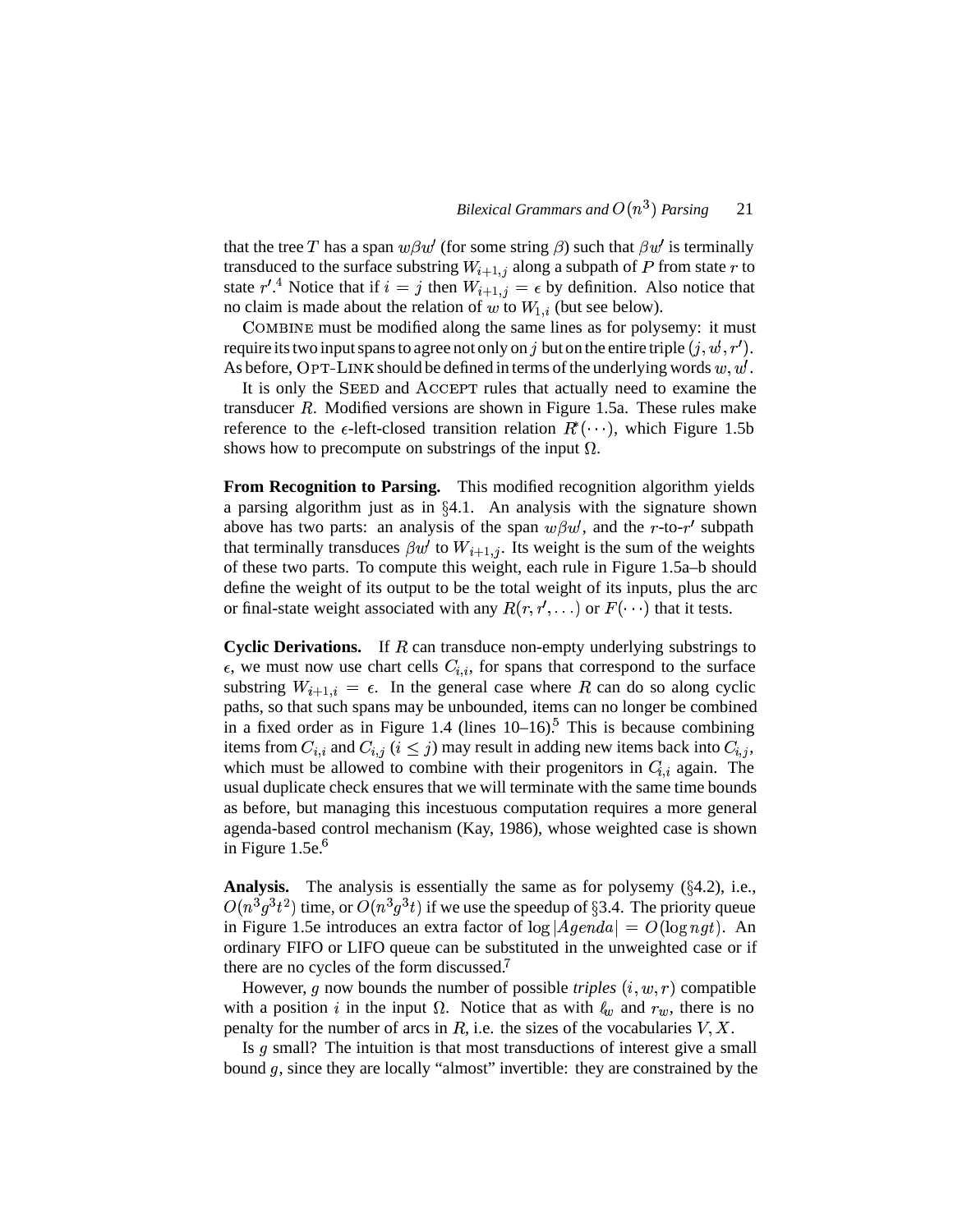surface string  $\Omega$  to only consider a few possible underlying words and states at each position *i*. For example, a transducer to handle polysemy (map senses onto words) allows only a few underlying senses  $w$  per surface word  $W_i$ , and it needs only one state  $r$ .

But alas, the algorithm so far does not respect these constraints. Consider the SEED rule in Figure 1.5a:  $w$  (though not  $w'$ ) is allowed to take any value in V regardless of the input, and  $r, r'$  are barely more constrained. So the parser would allow many unnecessary triples and run very slowly. We now fix it to reclaim the intuition above.

**Restoring Efficiency.** We wish to constrain the  $(i, w, r)$  triples actually considered by the parser, by considering  $W_i$  and more generally the broader context provided by the entire input  $\Omega$ . A triple  $(i, w, r)$  should never be considered unless it is consistent with some transduction that could have produced  $\Omega$ .

We introduce two new kinds of items that let us check this consistency. The rules in Figure 1.5 derive the "forward item"  $\stackrel{i,w}{\longrightarrow} r$  iff R can terminally transduce  $\alpha w$  (for some  $\alpha$ ) to  $W_{1,i}$  on a subpath from  $I(R)$  to r. They derive the "backward item"  $r \stackrel{i}{\longrightarrow}$  iff R can transduce some  $\beta$  to  $W_{i+1,n}$  on a subpath from  $r$  to a final state. Figure 1.5d modifies the SEED rule to require such items as antecedents, which is all we need.

**Remark.** The new antecedents are used only as a filter. In parsing, they contribute no weight or detail to the analyses produced by the revised rule . However, their weights might be used to improve parsing efficiency. Work by (Caraballo and Charniak, 1998) on best-first parsing suggests that the total weight of the three items

$$
\stackrel{i,w}{\longrightarrow} r \qquad \qquad \overrightarrow{i,w,r \qquad j,w',r'} \qquad \quad r' \stackrel{j}{\longrightarrow}
$$

may be a good heuristic measure of the viability of the middle item (representing a type of span) in the context of the rest of the sentence. (Notice that the middle item cannot be derived at all unless the other two also can.)

### **5. RELATION TO OTHER FORMALISMS**

The bilexical grammar formalism presented here is flexible enough to capture a variety of grammar formalisms and probability models. On the other hand, as discussed in  $\S$ 5.6, it does not achieve the (possibly unwarranted) power of certain other bilexical formalisms.

### **5.1 MONOLEXICAL DEPENDENCY GRAMMAR**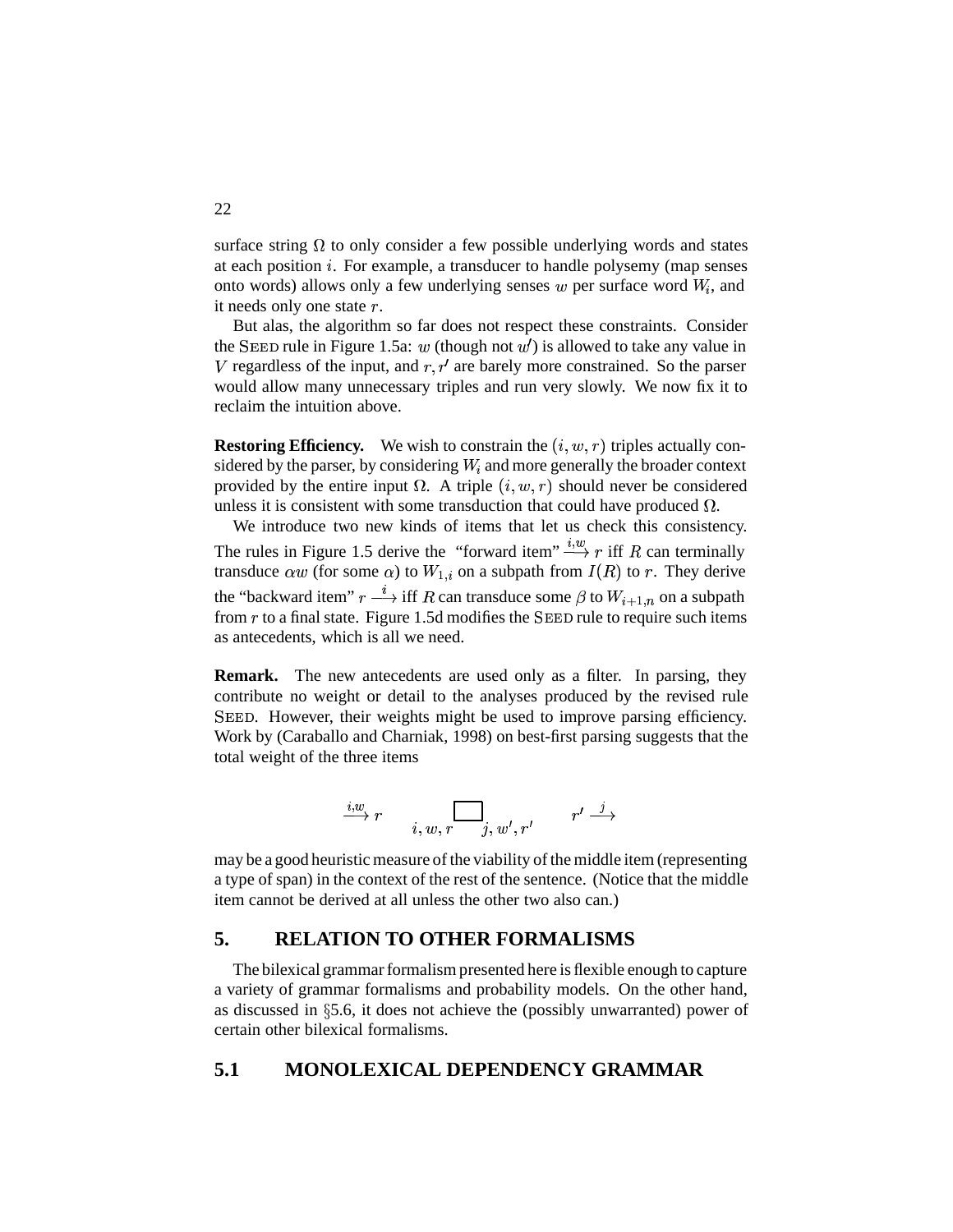**Lexicalized Dependency Grammar.** It is straightforward to encode dependency grammars such as those of (Gaifman, 1965). We focus here on the case that (Milward, 1994) calls Lexicalized Dependency Grammar (LDG). Milward demonstrates a parser for this case that requires  $O(n^3q^3t^3)$  time and  $O(n^2q^2t^2)$ space, using a left-to-right algorithm that maintains its state as an acyclic directed graph. Here  $t$  is taken to be the maximum number of dependents on a word.

LDG is defined to be only *monolexical*. Each word sense entry in the lexicon is for a word tagged with the type of phrase it projects. An entry for *helped*/S, which appears as head of the sentence *Nurses helped John wash*, may specify that it wants a left dependent sequence of the form  $w_1/N$  and a right dependent sequence of the form  $w_2/N$ ,  $w_3/V$ . However, under LDG it cannot constrain the lexical content of  $w_1, w_2$ , or  $w_3$ , either discretely or probabilistically.<sup>8</sup>

 By encoding a monolexical LDG as a bilexical grammar, and applying the algorithm of this chapter, we can reduce parsing time and space by factors of  $\ddot{t}$ and  $t$ , respectively. The encoding is straightforward. To capture the preferences for *helped*/S as above, we define  $\ell_{helped/S}$  to be a two-state automaton that accepts exactly the set of nouns, and  $r_{helped/S}$  to be a three-state automaton that accepts exactly those word sequences of the form (noun, verb).

Obviously,  $\ell_{helped/S}$  includes a great many arcs—one arc for every noun in . This does not however affect parsing performance, which depends only on the number of *states* in the automaton.

**Optional and Iterated Dependents.** The use of automata to specify dependents is similar to the idea of allowing regular expressions in CFG rules, e.g.,  $NP \rightarrow (Det)$  Adj\* N (Woods, 1969). It makes the bilexical grammar above considerably more flexible than the LDG that it encodes. In the example above,  $r_{helped/S}$  can be trivially modified so that the dependent verb is optional (*Nurses helped John*). LDG can accomplish this only by adding a new lexical sense of *helped/S*, increasing the polysemy term .

Similarly, under a bilexical grammar,  $\ell_{nureses/N}$  can be specified to accept dependent sequences of the form (adj, adj, adj, ... adj, (det)). Then *nurses* may be expanded into *weary Belgian nurses*. Unbounded iteration of this sort is not possible in LDG, where each word sense has a fixed number of dependents. In LDG, as in categorial grammars, *weary Belgian nurses* would have to be headed by the adjunct *weary*. Thus, even if LDG were sensitive to bilexicalized dependencies, it would not recognize *nurseshelped* as such a dependency in *weary Belgian nurses helped John*. (It would see *wearyhelped* instead.)

### **5.2 BILEXICAL DEPENDENCY GRAMMAR**

In the example of  $\S 5.1$ , we may arbitrarily weight the individual noun arcs of the  $\ell_{helped}$  automaton, according to how appropriate those nouns are as subjects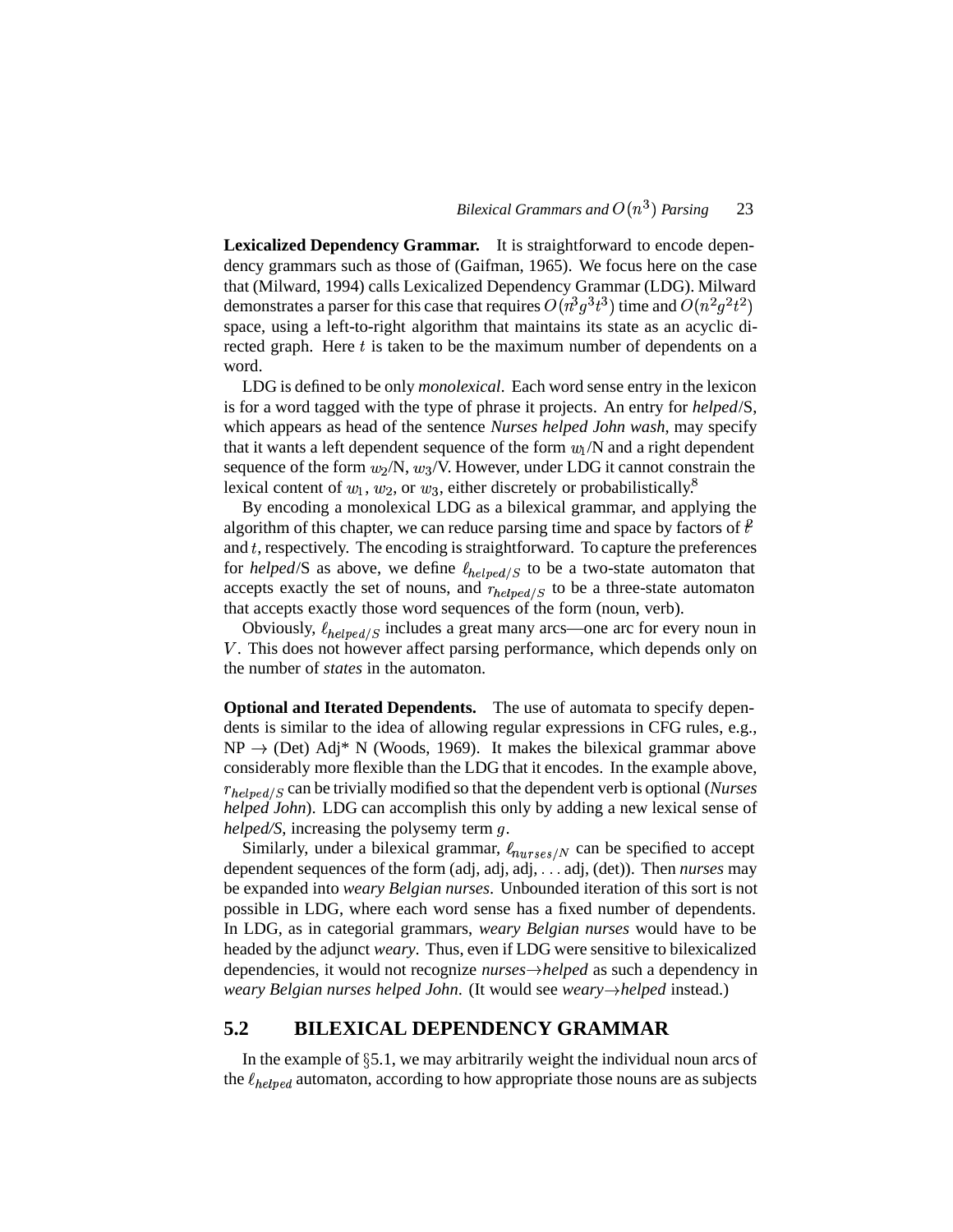of *helped*. (In the unweighted case, we might choose to rule out inanimate subjects altogether, by removing their arcs or assigning them the weight  $-\infty$ .) This turns the grammar from monolexical to bilexical, without affecting the cubic-time cost of the parsing algorithm of  $\S 3.3$ .

### **5.3 TEMPLATE MATCHING**

(Becker, 1975) argues that much naturally-occurring language is generated by stringing together fixed phrases and templates. To the bilexical construction of 5.2, one may add handling for special phrases. Consider the idioms (a) *run scared*, (b) *run circles [around* NP*]*, and (c) *run* NP *[into the ground]*. (a), like most idioms, is only bilexical, so it may be captured 'for free': simply increase the weight of the *scared* arc in  $r_{run/V}$ . But because (b) and (c) are trilexical, they require augmentation to the grammar, possibly increasing  $t$  and  $g$ . (b) requires a special state to be added to  $r_{run/V}$ , so that the dependent sequence (*circles*, *around*) may be recognized and weighted heavily. (c) requires a specialized lexical entry for *into*; this sense is a preferred dependent of *run* and has *ground* as a preferred dependent.

### **5.4 PROBABILISTIC BILEXICAL MODELS**

(Eisner, 1996a) compares several distinct probability models for dependency grammar. Each model simultaneously evaluates the part-of-speech tags and the dependencies in a given dependency parse tree. Given an untagged input sentence, the goal is to find the tagged dependency parse tree with highest probability under the model.

Each of these models can be accomodated to the bilexical parsing framework, allowing a cubic-time solution. In each case,  $V$  is a set of part-of-speech-tagged words. Each weighted automaton  $\ell_w$  or  $r_w$  is defined so that it accepts any dependent sequence in  $V^*$ —but the automaton has 8 states, arranged so that the weight of a given dependent  $w'$  (or the probability of halting) depends on the major part-of-speech category of the previous dependent.<sup>9</sup> Thus, any arc that reads a noun (say) terminates in the Noun state. The *-reading arc <i>leaving* the Noun state may be weighted differently from the *-reading arcs from other* states; so the word  $w'$  may be more or less likely as a child of  $w$  according to whether its preceding sister was a noun.

As sketched in (Eisner, 1996b), each of Eisner's probability models is implemented as a particular scheme for weighting these automaton. For example, model C regards  $\ell_w$  and  $r_w$  as Markov processes, where each state specifies a probability distribution over its exit options, namely, its outgoing arcs and the option of halting. The weight of an arc or a final state is then the log of its probability. Thus if  $r_{helued/V}$  includes an arc labeled with  $bathe/V$  and this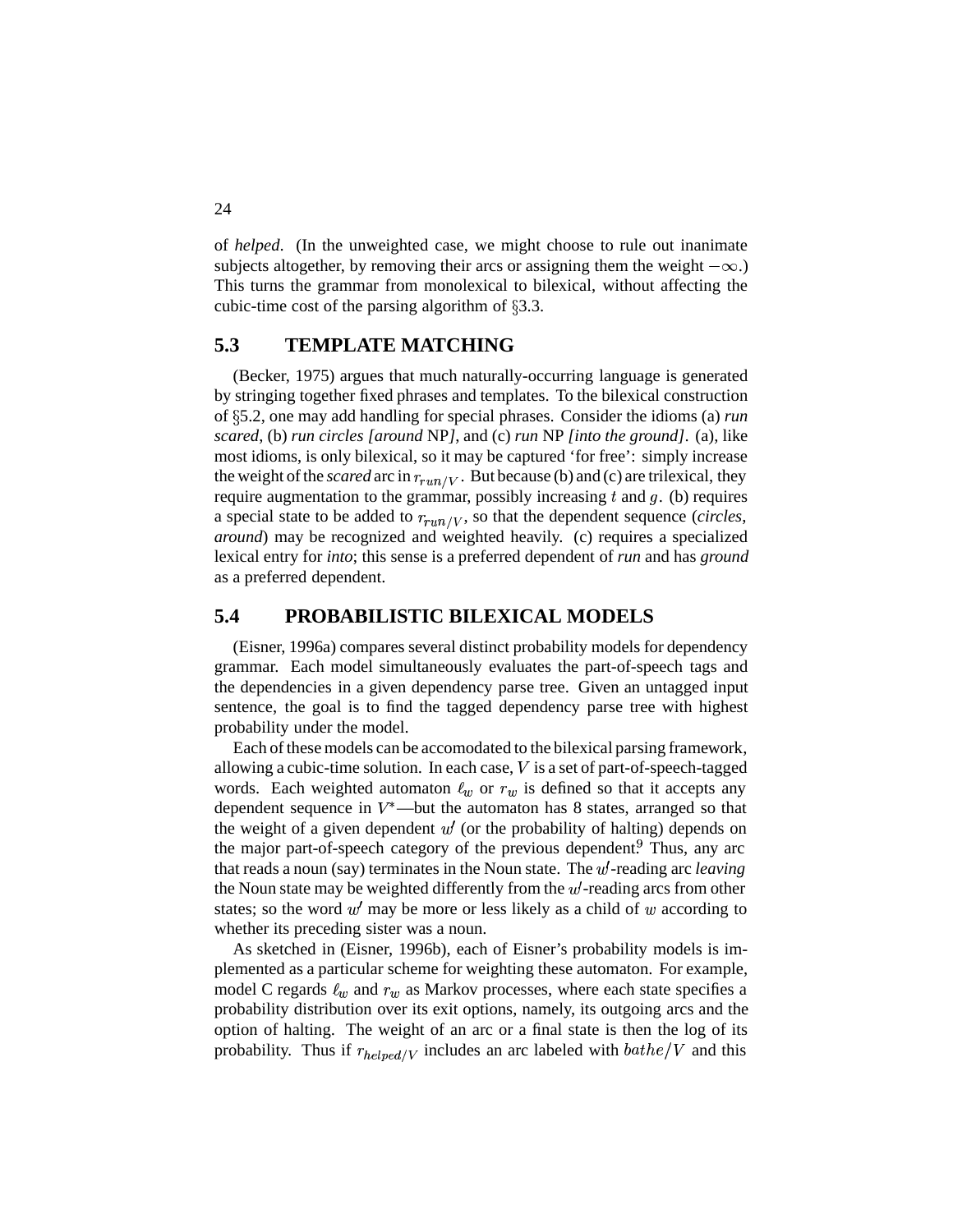arc is leaving the Noun state, then the arc weight is (an estimate of)

 $\log \Pr(\text{next right dependent is } bathe/V \mid \text{parent is } helped/V \text{ and previous})$ right dependent was a noun ()

The weight of a dependency parse tree under this probability model is a sum of such factors, which means that it estimates  $\log \Pr$  (dependency links  $\&$  input words) according to a generative model. By contrast, model D estimates log Pr (dependency links | input words), using arc weights that are roughly of the form

 $\log \Pr(bathe/V)$  is a right dep. of  $helped/V \mid$  both words appear in sentence and prev. right dep. was a noun)

which is similar to the probability model of (Collins, 1996). Thus, different probability models are simply different weighting schemes within our framework. Some of the models use the trigram weighting approach of  $\S 4.3$ .

### **5.5 BILEXICAL PHRASE-STRUCTURE GRAMMAR**

**Nonterminal Categories as Sense Distinctions.** In some situations, conventional phrase-structure trees appear preferable to dependency trees. (Collins, 1997) observes that since VP and S are both verb-headed, the dependency grammars of  $\S$ 5.4 would falsely expect them to appear in the same environments. (The expectation is false because *continue* subcategorizes for VP only.) Phrase-structure trees address the problem by subcategorizing for phrases that are labeled with nonterminals like VP and S.

Within the present formalism, the solution is to distinguish multiple senses  $(\S 4.2)$  for each word, one for each of its possible maximal projections. Then *help/VP*<sub>inf</sub> and *help/S* are separate senses: they take different dependents (yielding *to help John* vs. *nurses help John*), and only the former is an appropriate dependent of *continue*.

**Unflattening the Dependency Structure.** A second potential advantage of phrase-structure trees isthat they are more articulated than dependency trees. In a (headed) phrase-structure tree, a word's dependentsmay attach to it at different levels(with different nonterminal labels), providing an obliqueness order on the dependents. Obliqueness is of semantic interest; it is also exploited by (Wu, 1995), whose statistical translation model preserves the topology (ID but not LP) of binary-branching parses.

For the most part, it is possible to recover this kind of structure under the present formalism. A scheme can be defined for converting dependency parse trees to labeled, binary-branching phrase-structure trees. Then one can use the fast bilexical parsing algorithm of  $\S 3.3$  to generate the highest-weighted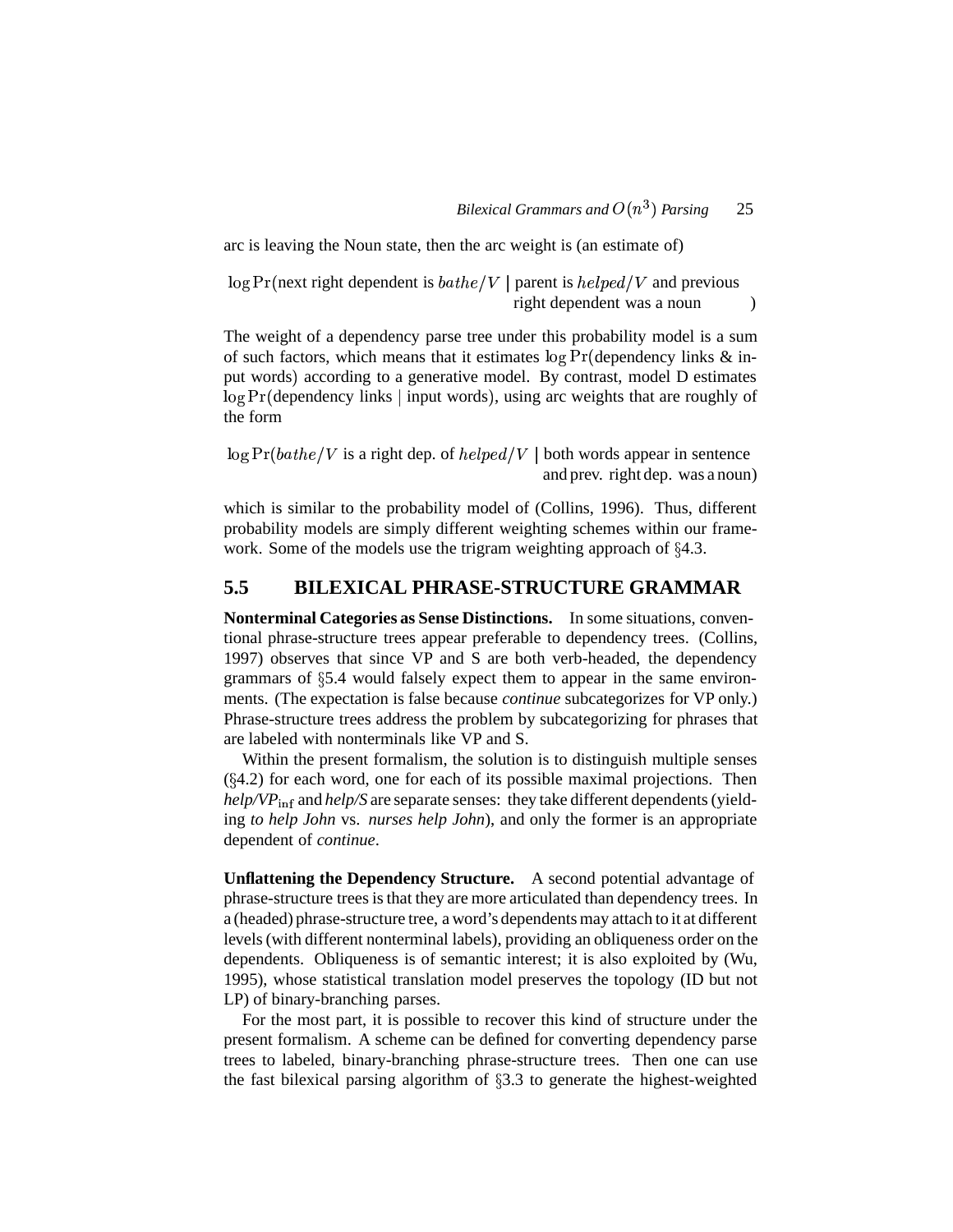

*Figure 1.6* Unflattening a dependency tree when the word senses and automaton states bear nonterminal labels.

dependency tree, and then convert that tree to a phrase-structure tree, as shown in Figure 1.6.

For concreteness, we sketch how such a scheme might be defined. First label the states of all automata  $\ell_w$ ,  $r_w$  with appropriate nonterminals. For example,  $r_{help/S}$  might start in state V; it transitions to state VP after reading its object, *John/NP*; and it loops back to VP when reading an adjunct such as *readily/AdvP*. Now, given a dependency tree for *Nurses help John readily*, we can reconstruct the sequence V, VP, VP of states encountered by  $r_{help/S}$  as it reads *help*'s right children, and thereby associate a nonterminal attachment level with each child.

To produce the full phrase-structure tree, we must also decide on an obliqueness order for the children. Since this amounts to an order for the nodes at which the children attach, one approach is to derive it from a preferred total ordering on node types, according to which, say, right-branching VP nodes should always be lower than left-branching S nodes. We attach the children one at a time, referring to the ordering whenever we have a choice between attaching the next left child and the next right child.

This kind of scheme is adequate for most linguistic purposes. (For example, together with polysemy  $(84.2)$  it can be used to encode the Treebank grammars of (Charniak, 1995).) It is interesting to compare it to (Collins, 1996), who maps phrase-structure trees to dependency trees whose edges are labeled with triples of nonterminals. In that paper Collins defines the probability of a phrase-structure tree to be the probability of its corresponding dependency tree. However, since his map is neither 'into' nor 'onto,' this does not quite yield a probability distribution over phrase-structure trees; nor can he simply find the best dependency tree and convert it to a phrase-structure tree as we do here, since the best dependency tree may correspond to 0 or 2 phrase-structure trees.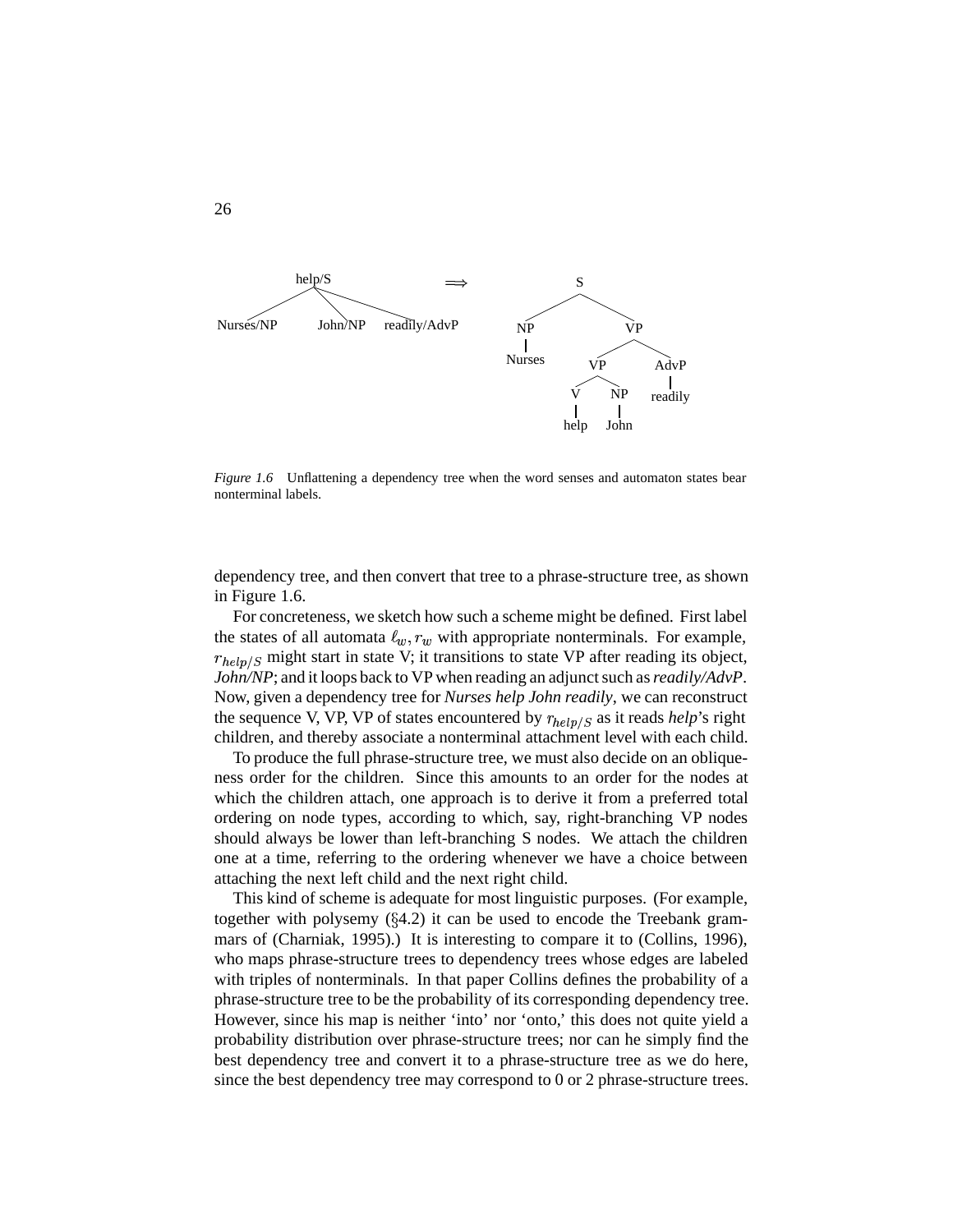Neither the present scheme nor that of (Collins, 1996) can produce arbitrary phrase-structure trees. In particular, they cannot produce trees in which several adverbs alternately left-adjoin and right-adjoin to a given VP. We now consider the more powerful class of head-automaton grammars and bilexical context-free grammars, which *can* describe such trees.

#### **5.6 HEAD AUTOMATA**

Weighted bilexical grammars are essentially a special case of head-automaton grammars (Alshawi, 1996). As noted in the introduction, HAGs are bilexical in spirit. However, the left and right dependents of a word  $w$  are accepted not separately, by automata  $\ell_w$  and  $r_w$ , but in interleaved fashion by a single weighted automaton,  $d_w$ .  $d_w$  assigns weight to strings over the alphabet  $V \times \{\leftarrow, \rightarrow\};$ each such string is an interleaving of lists of left and right dependents from  $V$ .

Head automata, as well as (Collins, 1997), can model the case that  $\S 5.5$ cannot: where left and right dependents are arbitrarily interleaved. (Alshawi, 1996) points out that this makes head automata fairly powerful. A head automaton corresponding to the regular expression  $((a, \leftarrow)(b, \rightarrow))$ <sup>\*</sup> requires its word to have an equal number of left and right dependents, i.e.,  $d<sup>n</sup>wb<sup>n</sup>$ . (Bilexical or dependency grammars are context-free in power, so they can also generate  $\{a^nwb^n : n \geq 0\}$ —but only with a structure where the a's and b's depend bilexically on each other, not on  $w$ . Thus, they allow only the usual linguistic analysis of the doubly-center-embedded sentence *Rats cats children frequently mistreat chase squeak*.)

For syntactic description, the added generative power of head automata is probably unnecessary. (Linguistically plausible interactions among left and right subcat frames, such as fronting, can be captured in bilexical grammars simply via multiple word senses.)

Head automaton grammars and an equivalent bilexical CFG-style formalism are discussed further in (Eisner and Satta, 1999), where it is shown that they can be parsed in time  $O(n^4g^2t^2)$ .

### **5.7 LINK GRAMMARS**

There is a strong connection between the algorithm of this chapter and the  $O(n^3)$  link grammar parser of (Sleator and Temperley, 1993). As Alon Lavie (p.c.) has pointed out, both algorithms use essentially the same decomposition into what are here called spans. Sleator and Temperley's presentation (as a topdown memoizing algorithm) is rather different, as is the parse scoring model introduced by (Lafferty et al., 1992). (Link grammars were unknown to this author when he developed and implemented the present algorithm in 1994.)

This section makes the connection explicit. It gives a brief (and attractive) definition of link grammars and shows how a minimal variant of the present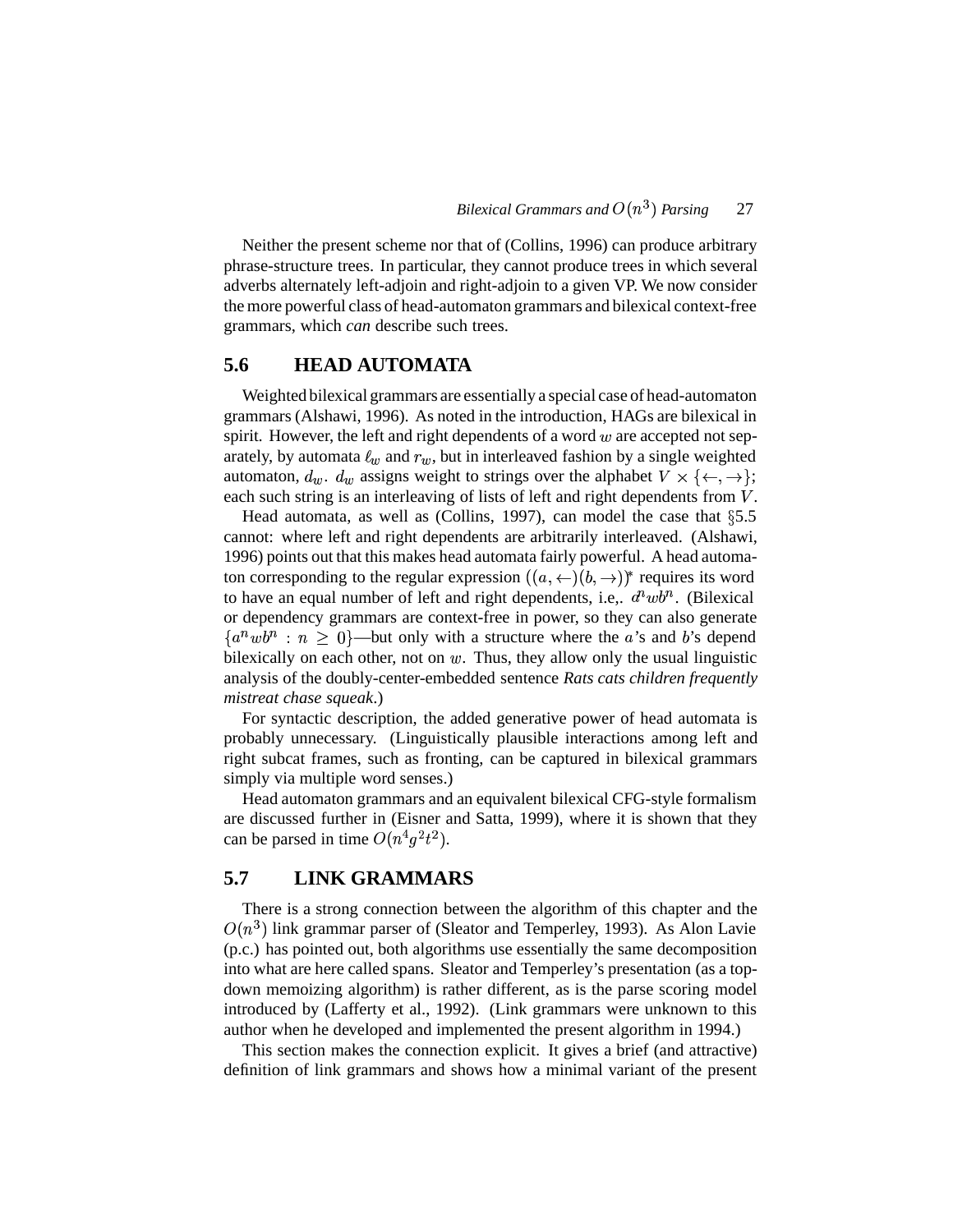algorithm suffices to parse them. As before, our algorithm allows an arbitrary weighting model  $(\S 4.1)$  and can be extended to parse the composition of a link grammar and a finite-state transducer  $(\S 4.4)$ .

**Formalism.** A link grammar may be specified exactly as the bilexical grammars of §2. are. A link grammar parse of  $\Omega = W_1 W_2 \dots W_n$ , called a **linkage**, is a connected undirected graph whose vertices  $\{1, 2, \ldots n + 1\}$  are respectively labeled with  $w_1 \in W_1, w_2 \in W_2, \dots w_n \in W_n, w_{n+1} = \text{RootT}, \text{ and}$ whose edges do not 'cross,' i.e., edges  $i-k$  and  $j-\ell$  do not both exist for any  $i < j < k < \ell$ . The linkage is grammatical iff for each vertex i,  $\ell_{w_i}$  accepts the sequence of words  $\langle w_j : j \rangle \langle i, i-j \rangle$  is an edge) (ordered by decreasing j), and  $r_{w_i}$  accepts the sequence of words  $\langle w_j : j > i, i-j$  is an edge) (ordered by increasing  $j$ ).

Traditionally, the edges of a linkage are labeled with named grammatical relations. In this case,  $\ell_{w_i}$  should accept the sequence of pairs  $\langle (w_i, R) : j \rangle$  $i, i-j$  is an edge labeled by  $R\rangle$ , and similarly for  $r_{w_i}$ .

**Discussion.** The above formalism improves slightly on (Sleator and Temperley, 1993) by allowing arbitrary DFAs rather than just straight-line automata (cf.  $\S$ 5.1). This makes the formalism more expressive, so that it is typically possible to write grammars with a lower polysemy factor  $g$ . In addition, any weights or probabilities are sensitive to the underlying word senses  $w_i$  (known in link grammar as **disjuncts**), not merely the surface graphemes  $W_i$ .

Allowing finite-state post-processing as in  $\S 4.4$  also makes the formalism more expressive. It allows a modular approach to writing grammars: the link grammar handles dependencies (topology-local phenemona) while the transducer handles string-local phenomena.

**Modifying the Algorithm.** Linkages have a less restricted form than dependency trees. Both are connected graphs without crossing edges, but only dependency trees disallow cycles or distinguish parents from children. The algorithm of Figure 1.3 therefore had to take extra pains to ensure that each word has a unique directed path to ROOT. It can be simplified for the link grammar case, where we only need to ensure connectedness. In place of the bits  $b_1$  and  $b_2$ , the signature of an analysis of  $w_{i,j}$  should include a single bit indicating whether the analysis is a connected graph; if not, it has two connected components. The input to  $\Lambda$ CCEPT and at least one input to  $\text{COMBINE}$ must be connected. (As for output, obviously SEED's output is not connected, OPT-LINK's is, and COMBINE or SEAL's output is connected iff all its inputs are.) To prevent linkages from becoming multigraphs, each item needs an extra bit indicating whether it is the output of OPT-LINK; if so, it may not be input to OPT-LINK again.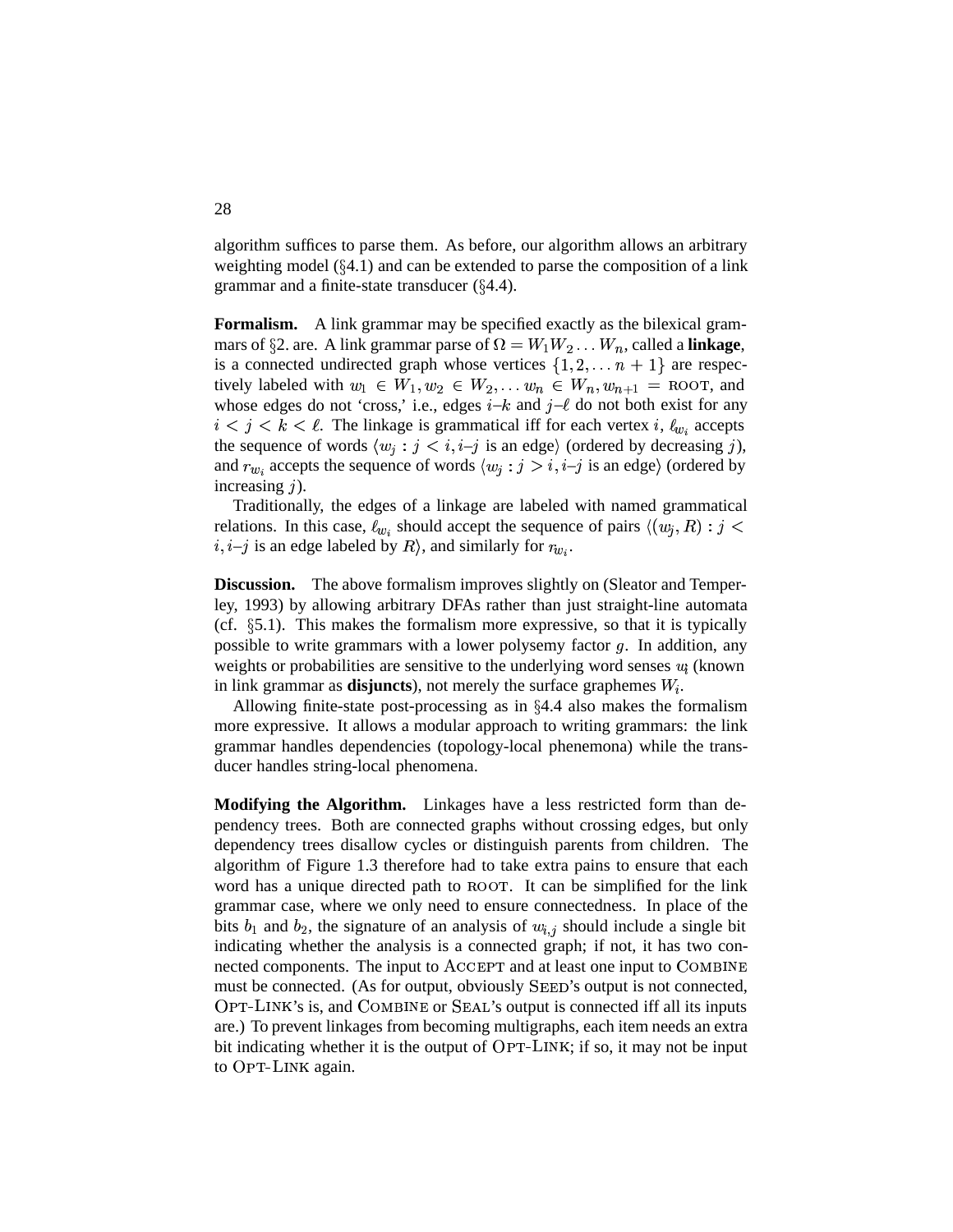Figure 1.3 (or Figure 1.5) needs one more change to become an algorithm for link grammars. There should be only one OPT-LINK rule, which should advance the state  $q_1$  of  $r_{w_i}$  to some state  $q'_1$  by reading  $w_i$  (like OPT-LINK-L), and *simultaneously* advance the state  $q_2$  of  $\ell_{w_j}$  to some state  $q'_2$  by reading  $w_i$ (like  $\text{OPT-LINK-R}$ ). (Or if edges are labeled, there must be a named relation R such that  $r_{w_i}$  reads  $(w_i, R)$  and  $\ell_{w_i}$  reads  $(w_i, R)$ .) This is because link grammar's links are not directional: the linked words  $w_i$  and  $w_j$  stand in a symmetric relation wherein they must accept each other.

**Analysis.** The resulting link grammar parser runs in time  $O(n^3q^3t^2)$ ; so does the obvious generalization of (Sleator and Temperley, 1993) to our automatonbased formalism. A minor point is that  $t$  is measured differently in the two algorithms, since the automata  $\ell_w$ ,  $r_w$  used in the Sleator-Temperley-style topdown algorithm must be the reverse of those used in the above bottom-up algorithm. (The minimal DFAs accepting a language L and its reversal  $L^R$ may have exponentially different sizes  $t$ .)

The improvement of §3.4 to  $O(n^3q^3t)$  is not available for link grammars. Nor is the improvement of (Eisner and Satta, 1999) to  $O(n^3 g^2 t)$ , which uses a different decomposition that relies on acyclicity of the dependency graph.

### **5.8 LEXICALIZED TREE-ADJOINING GRAMMARS**

The formalisms discussed in this chapter have been essentially context-free. The kind of  $O(n^3)$  or  $O(n^4)$  algorithms we have seen here cannot be expected for the more powerful class of mildly context-sensitive grammars (Joshi et al., 1991), where the best known parsing algorithms are  $O(n^6)$  even for *non*lexicalized cases. However, it is worth remarking that similar problems and solutions apply when bilexical preferences are added. In particular, Lexicalized Tree-Adjoining Grammar (Schabes et al., 1988) is actually bilexical, since each tree contains a lexical item and may select for other trees that substitute or adjoin into it. (Eisner and Satta, 2000) show that standard TAG parsing essentially takes  $O(n^8)$  in this case, but can be sped up to  $O(n^7)$ .

### **6. CONCLUSIONS**

Following recent trends in probabilistic parsing, this chapter has introduced a new grammar formalism, weighted bilexical grammars, in which individual lexical items can have idiosyncratic selectional influences on each other.

The new formalism is derived from dependency grammar. It can also be used to model other bilexical approaches, including a variety of phrase-structure grammars and (with minor modifications) all link grammars. Its scoring approach is compatible with a wide variety of probability models.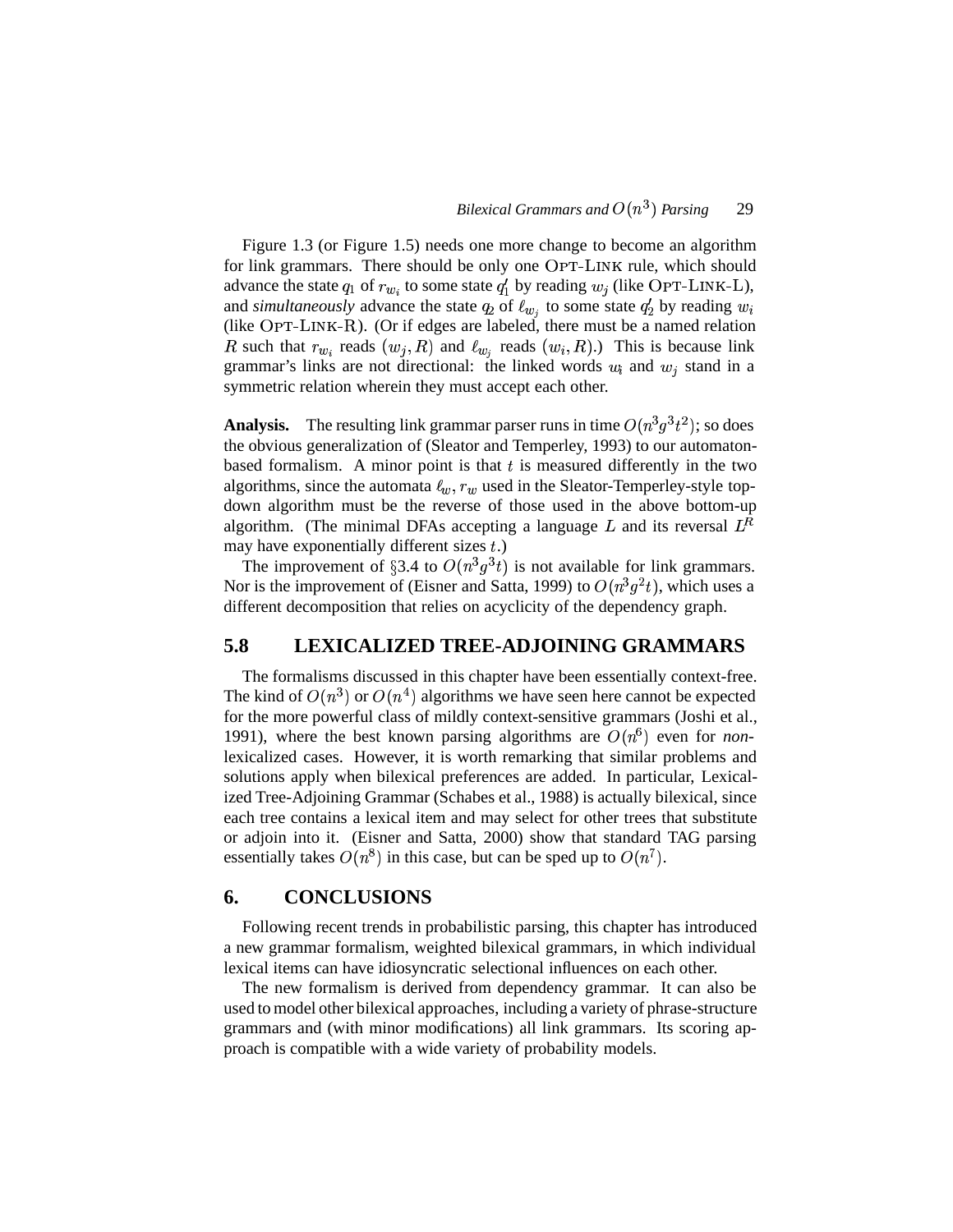The obvious parsing algorithm for bilexical grammars(used by most authors) takes time  $O(n^5g^2t)$ . A new method is exhibited that takes time  $O(n^3g^3t)$ . An extension parses sentences that have been "corrupted" by a rational transduction.

The simplified  $O(n^3 g^3 t^2)$  variant of §3.3 was originally sketched in (Eisner, 1996b) and presented (though without benefit of Figure 1.3) in (Eisner, 1997). It has been used successfully in a large parsing experiment (Eisner, 1996a).

The reader may wish to know that more recently, (Eisner and Satta, 1999) found an alternative algorithm that combines half-constituents rather than spans. It has the same space requirements, and the asymptotically faster runtime of  $O(n^3g^2t)$ —achieving the same cubic time on the input length but with a grammar factor as low as that of the naive  $n^5$  algorithm.

While the algorithm presented in this chapter is not as fast asymptotically as that one, there are nonetheless a few reasons to consider using it:

- It is perhaps simpler to implement, as the chart contains not four types of subparse but only one. $10$
- With minor modifications ( $\S$ 5.7), the same implementation can be used for link grammar parsing. This does not seem to be true of the faster algorithm.
- In some circumstances, it may run faster despite the increased grammar  $\blacksquare$ constant. This depends on the grammar (i.e., the values of  $g$  and  $t$ ) and other constants in the implementation.
- Using probabilities or a hard grammar to prune the chart can significantly affect average-case behavior. For example, in one unpublished experiment on Penn Treebank/*Wall Street Journal* text (reported by the author at ACL '99), probabilistic pruning closed the gap between the  $O(n^3q^3t^2)$  and  $O(n^3q^2t)$  algorithms. (Both still substantially outperformed the pruned  $O(n^5)$  algorithm.)
- $\blacksquare$ With the improvement presented in  $\S 3.4$ , the asymptotic penalty of the span-based approach presented here is reduced to only  $O(g)$ .

Thus, while (Eisner and Satta, 1999) is the safer choice overall, the relative performance of the two algorithms in practice may depend on various factors.

One might also speculate on algorithms for related problems. For example, the  $g^3$  factor in the present algorithm (compared to Eisner and Satta's  $g^2$ ) reflects the fact that the parser sometimes considers three words at once. In principle this could be exploited. The probability of a dependency link could be conditioned on all three words or their senses, yielding a 'trilexical' grammar. (Lafferty et al., 1992) use precisely such a probability model in their related  $O(n^3)$  algorithm for parsing link grammars, although it is not clear how relevant their third word is to the probability of the link (Eisner, 1996b).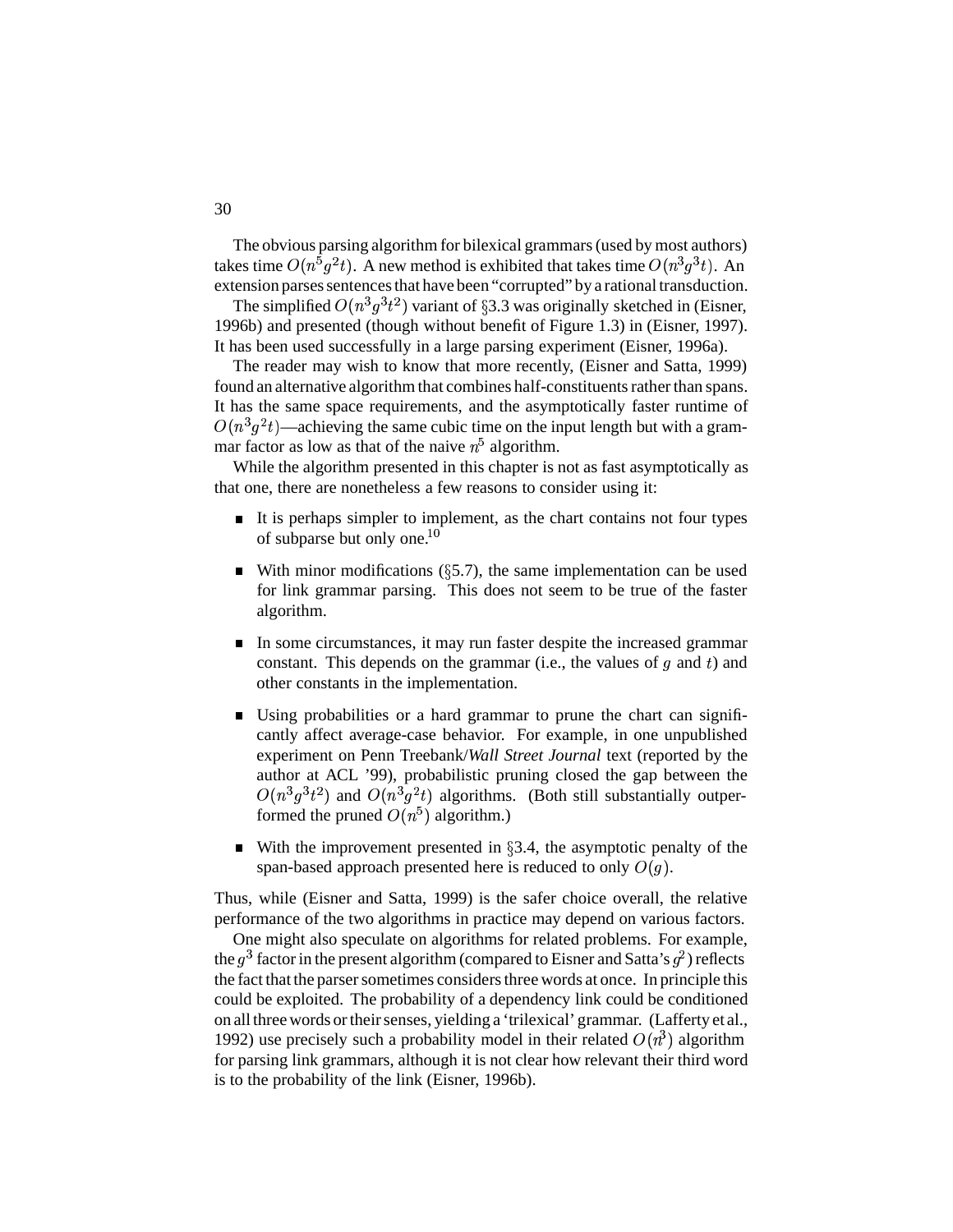### **Acknowledgments**

I am grateful to Michael Collins, Joshua Goodman, and Alon Lavie for useful discussion of this work.

### **Notes**

1. Actually, (Lafferty et al., 1992) is formulated as a *trilexical* model, though the influence of the third word could be ignored: see §6..

2. Having unified an item with the left input of an inference rule, such as COMBINE in Figure 1.3, the parser must enumerate all items that can then be unified with the right input.

3. In the sense of the dotted rules of (Earley, 1970).

4. Notice that our assumption about the form of arc labels, above, guarantees that any span of  $T$  will be transduced to some substring of  $\Omega$  by an an exact subpath of P. Without that assumption, the span might begin in the middle of some arc of  $P$ .

5. Cycles that transduce  $\epsilon$  to  $\epsilon$  would create a similar problem for the rules of Figure 1.5b, but R can always be transformed so as to eliminate such cycles.

6. We assume that the output of a rule is no heavier than any of its inputs, so that additional trips around a derivational cycle cannot increase weight unboundedly. (E.g., all rule weights are log-probabilities and hence  $\leq 0$ .) In this case the code can be shown correct: it pops items from the agenda only after their highest-weighted (Viterbi) derivations are found, and never puts them back on the agenda.

The algorithm is actually a generalization to hypergraphs of the single-source shortest-paths algorithm of (Dijkstra, 1959). In a hypergraph such as the parse forest, each parent of a vertex (item) is a *set* of vertices (antecedents). Our single source is taken to be the empty antecendent set. Note that finding the *total* weight of all derivations would be much harder than finding the maximum, in the presence of cycles (Stolcke, 1995; Goodman, 1998).

7. The time required for the agenda-based algorithm is proportional to the number of rule instances used in the derivation forest. The space is proportional to the number of items derived.

8. What would happen if we tried to represent bilexical dependencies in such a grammar? In order to restrict  $w_2$  to appropriate objects of *helped*/S, the grammar would need a new nonterminal symbol,  $N_{\text{helpable}}$ . All nouns in this class would then need additional lexical entries to indicate that they are possible heads of  $N_{\text{helpable}}$ . The proliferation of such entries would drive g up to  $|V|$  in Milward's algorithm, resulting in  $O(n^3|V|^3 t^3)$  time (or by ignoring rules that do not refer to lexical items in the input sentence,  $O(n^3 t^3)$ ).

9. The eight states are START, Noun, Verb, Noun Modifier, Adverb, Prep, Wh-word, and Punctuation.

10. On the other hand, for indexing purposes it is helpful to partition this type into at least two subtypes: see the two charts of Figure 1.4.

#### **References**

- Alshawi, H. (1996). Head automata and bilingual tiling: Translation with minimal representations. In *Proceedings of the 34th ACL*, pages 167–176, Santa Cruz, CA.
- Becker, J. D. (1975). The phrasal lexicon. Report 3081 (AI Report No. 28), Bolt, Beranek, and Newman.
- Caraballo, S. A. and Charniak, E. (1998). New figures of merit for best-first probabilistic chart parsing. *Computational Linguistics*.
- Charniak, E. (1995). Parsing with context-free grammars and word statistics. Technical Report CS-95-28, Department of Computer Science, Brown University, Providence, RI.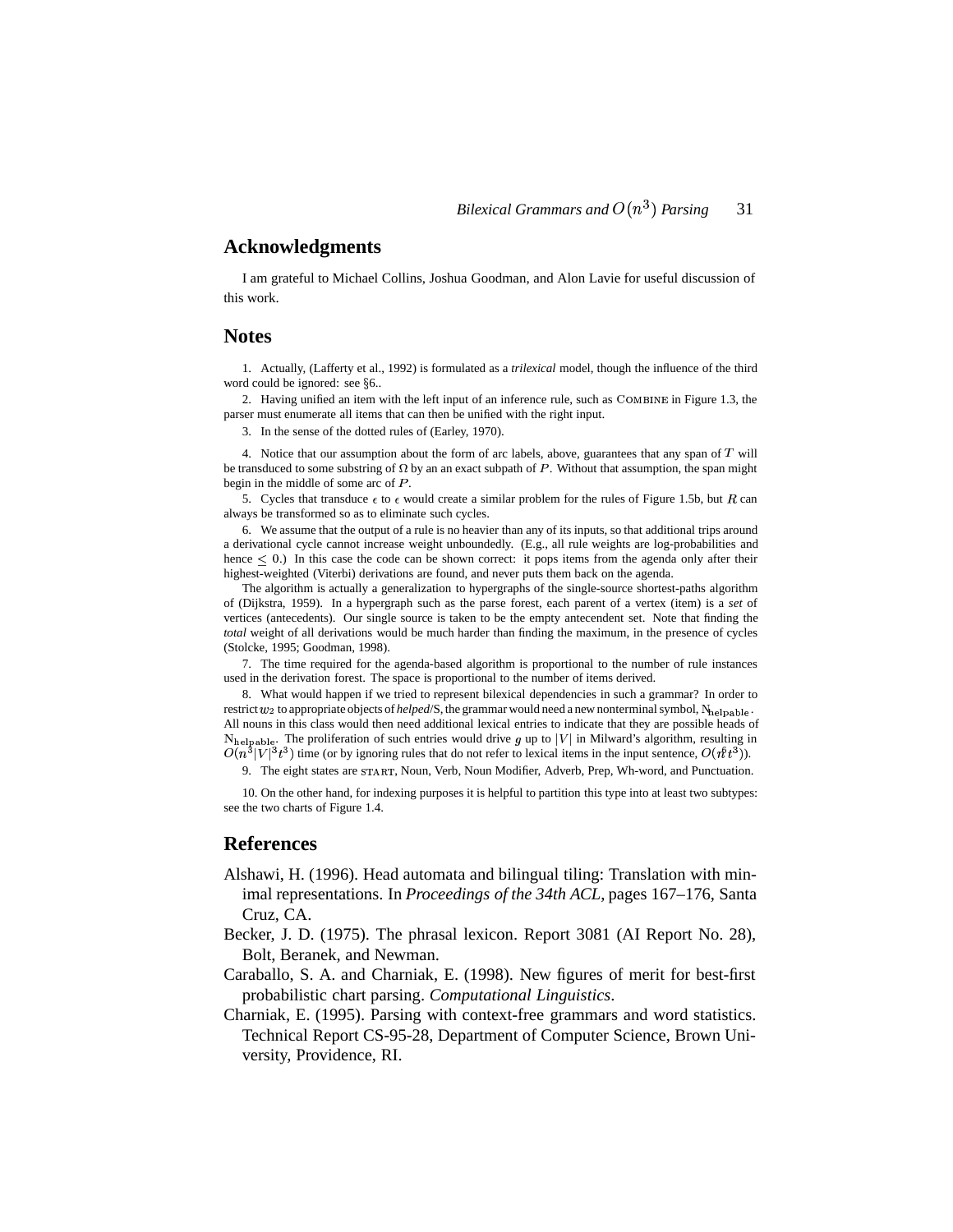- Charniak, E. (1997). Statistical parsing with a context-free grammar and word statistics. In *Proceedings of the Fourteenth National Conference on Artificial Intelligence*, pages 598–603, Menlo Park. AAAI Press/MIT Press.
- Church, K. W. (1988). A stochastic parts program and noun phrase parser for unrestricted text. In *Proceedings of the 2nd Conf. on Applied NLP*, pages 136–148, Austin, TX.
- Collins, M. J. (1996). A new statistical parser based on bigram lexical dependencies. In *Proceedings of the 34th ACL*, pages 184–191, Santa Cruz, July.
- Collins, M.J. (1997). Three generative, lexicalised models for statistical parsing. In *Proceedings of the 35th ACL and 8th European ACL*, pages 16–23, Madrid, July.
- Dijkstra, E. W. (1959). A note on two problems in connexion with graphs. *Numerische Mathematik*, 1:269–271.
- Earley, J. (1970). An efficient context-free parsing algorithm. *Communications of the ACM*, 13(2):94–102.
- Eisner, J. (1996a). An empirical comparison of probability models for dependency grammar. Technical Report IRCS-96-11, Institute for Research in Cognitive Science, Univ. of Pennsylvania.
- Eisner, J. (1996b). Three new probabilistic models for dependency parsing: An exploration. In *Proceedings of the 16th International Conference on Computational Linguistics (COLING-96)*, pages 340–345, Copenhagen.
- Eisner, J. (1997). Bilexical grammars and a cubic-time probabilistic parser. In *Proceedings of the 1997 International Workshop on Parsing Technologies*, pages 54–65, MIT, Cambridge, MA.
- Eisner, J. and Satta, G. (1999). Efficient parsing for bilexical context-free grammars and head-automaton grammars. In *Proceedings of the 37th ACL*, pages 457–464, University of Maryland.
- Eisner, J. and Satta, G. (2000). A faster parsing algorithm for lexicalized treeadjoining grammars. In *Proceedings of the 5th Workshop on Tree-Adjoining Grammars and Related Formalisms (TAG+5)*, Paris.
- Gaifman, H. (1965). Dependency systems and phrase structure systems. *Information and Control*, 8:304–337.
- Goodman, J. (1997). Probabilistic feature grammars. In *Proceedings of the 1997 International Workshop on Parsing Technologies*, pages 89–100, MIT, Cambridge, MA.
- Goodman, J. (1998). *Parsing Inside-Out*. PhD thesis, Harvard University.
- Graham, S. L., Harrison, M. A., and Ruzzo, W. L.(1980). An improved contextfree recognizer. *ACM Transactions on Programming Languages and Systems*, 2(3):415–463.
- Joshi, A. K., Vijay-Shanker, K., and Weir, D.(1991). The convergence of mildly context-sensitive grammar formalisms. In Sells, P., Shieber, S. M., and Wa-